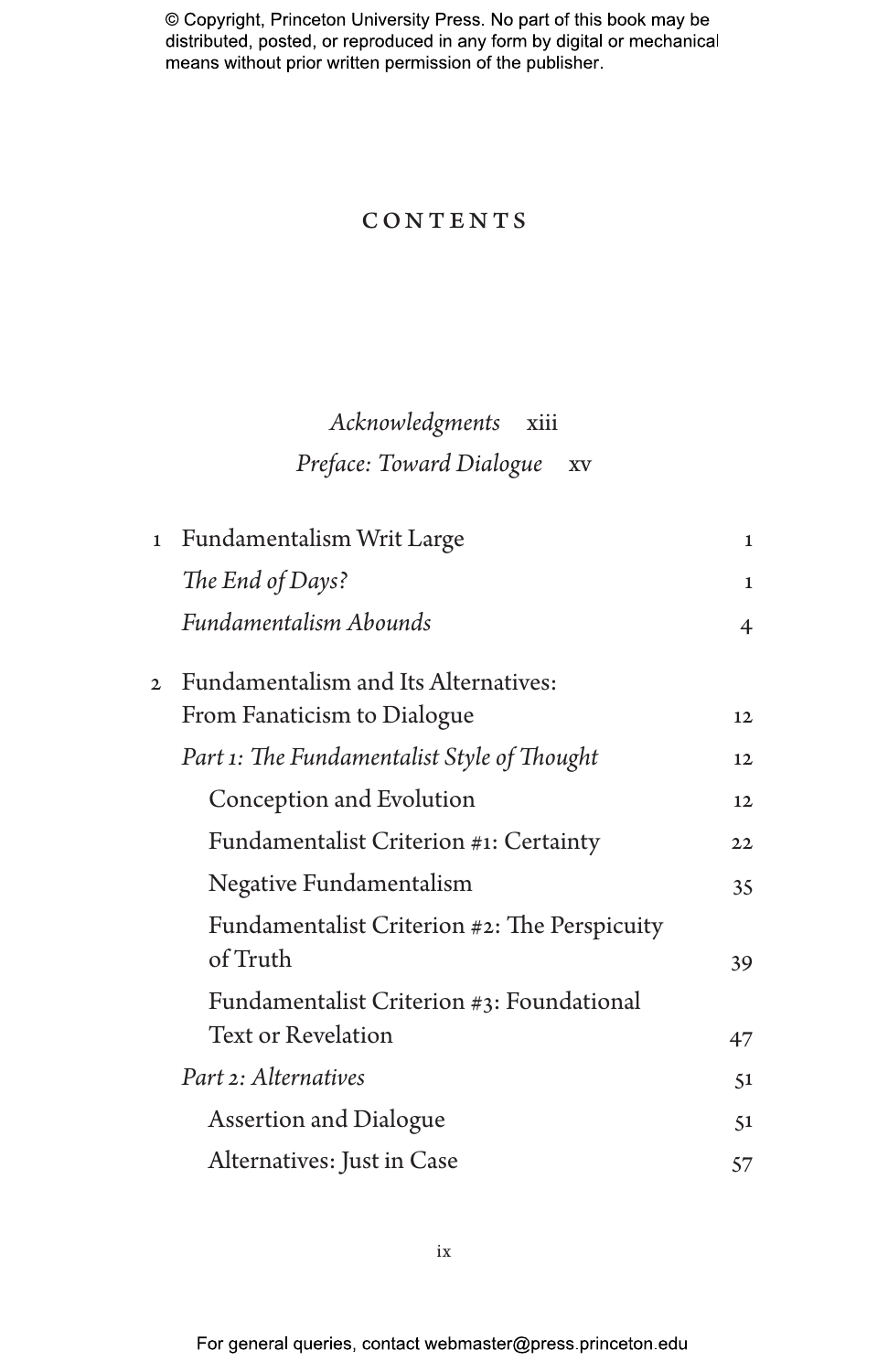x CONTENTS

|                | <b>Avoiding Extremisms</b>                    | 64  |
|----------------|-----------------------------------------------|-----|
|                | Alternatives: The Wisdom of the Novel         | 65  |
|                | <b>Acquiring Wisdom</b>                       | 67  |
|                | Alternatives: Dialogue and Truth              | 70  |
| $\overline{3}$ | Divided We Stand: The Politics of Hate        | 75  |
|                | Joined Together by Hatred of the "Other"      | 75  |
|                | <b>Tables Turned</b>                          | 78  |
|                | Fundamentalism and Democracy in Tension       | 84  |
|                | Pseudoscience                                 | 90  |
|                | Criticism and the Experience of Others        | 100 |
|                | Criticism and Certainty                       | 103 |
|                | Novels and Utopias                            | 110 |
|                | Satire and Systems                            | 116 |
|                | The Silo                                      | 121 |
|                | United by Hatred or Hope?                     | 124 |
| $\overline{4}$ | Price and Prejudice: Economics and the        |     |
|                | Quest for Truth                               | 129 |
|                | Another Kind of Fundamentalism                | 129 |
|                | The Economics of Hate?                        | 140 |
|                | Learning from Objective Analyses              | 142 |
|                | Let Justice Be Done, Though the World Perish: |     |
|                | Dealing with Climate Change                   | 145 |
|                | Not Just Climate Change                       | 156 |
|                | Prejudice and Price                           | 165 |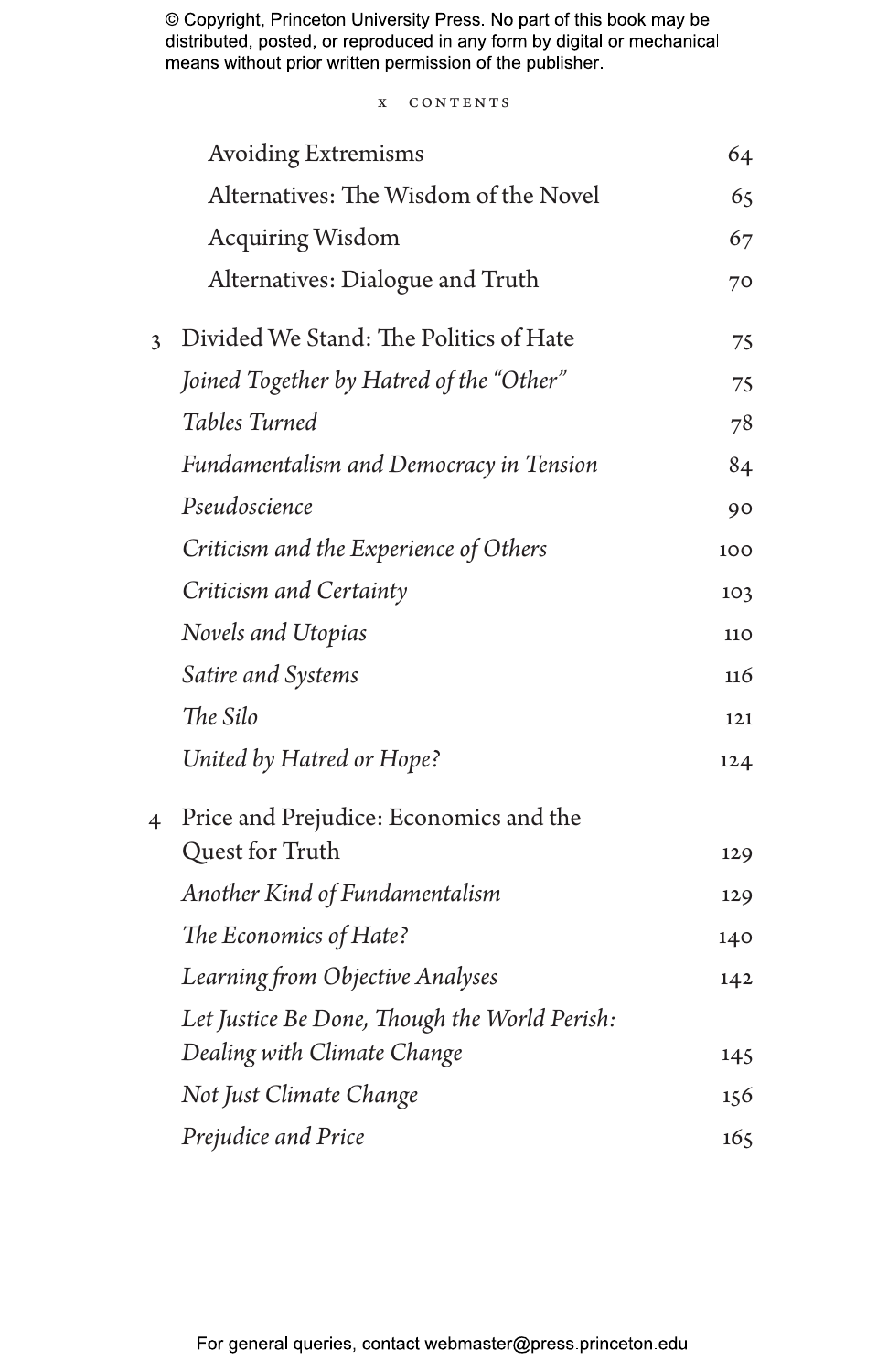#### CONTENTS xi

|   | A Way Forward Based on Facts?                  | 176 |
|---|------------------------------------------------|-----|
|   | <b>Back to Adam Smith</b>                      | 177 |
| 5 | Searching for Eternal Truths: Religion and Its |     |
|   | Discontents                                    | 181 |
|   | A Rabbi's Parable                              | 181 |
|   | The Clock and the Dictionary                   | 182 |
|   | When Standards Become Mere Prejudice           | 186 |
|   | Challenging Stories                            | 189 |
|   | The Relevance of the Timeless                  | 194 |
|   | Compassion and Holiness                        | 200 |
|   | Equivalents                                    | 206 |
|   | How Scripture Reads                            | 212 |
|   | The Difference That Science Makes              | 215 |
|   | How Old Is the World?                          | 219 |
|   | Propositions and Prayer                        | 226 |
|   | The Great Dialogue                             | 232 |
|   | Adjusting the Clock                            | 236 |
| 6 | Literature: How to Ruin It and Why             |     |
|   | You Shouldn't                                  | 239 |
|   | Alibis for Reading                             | 239 |
|   | Literature Lost                                | 247 |
|   | The Need for Stories                           | 257 |
|   | World Literature                               | 263 |
|   | <b>Equivalent Centers of Self</b>              | 265 |
|   |                                                |     |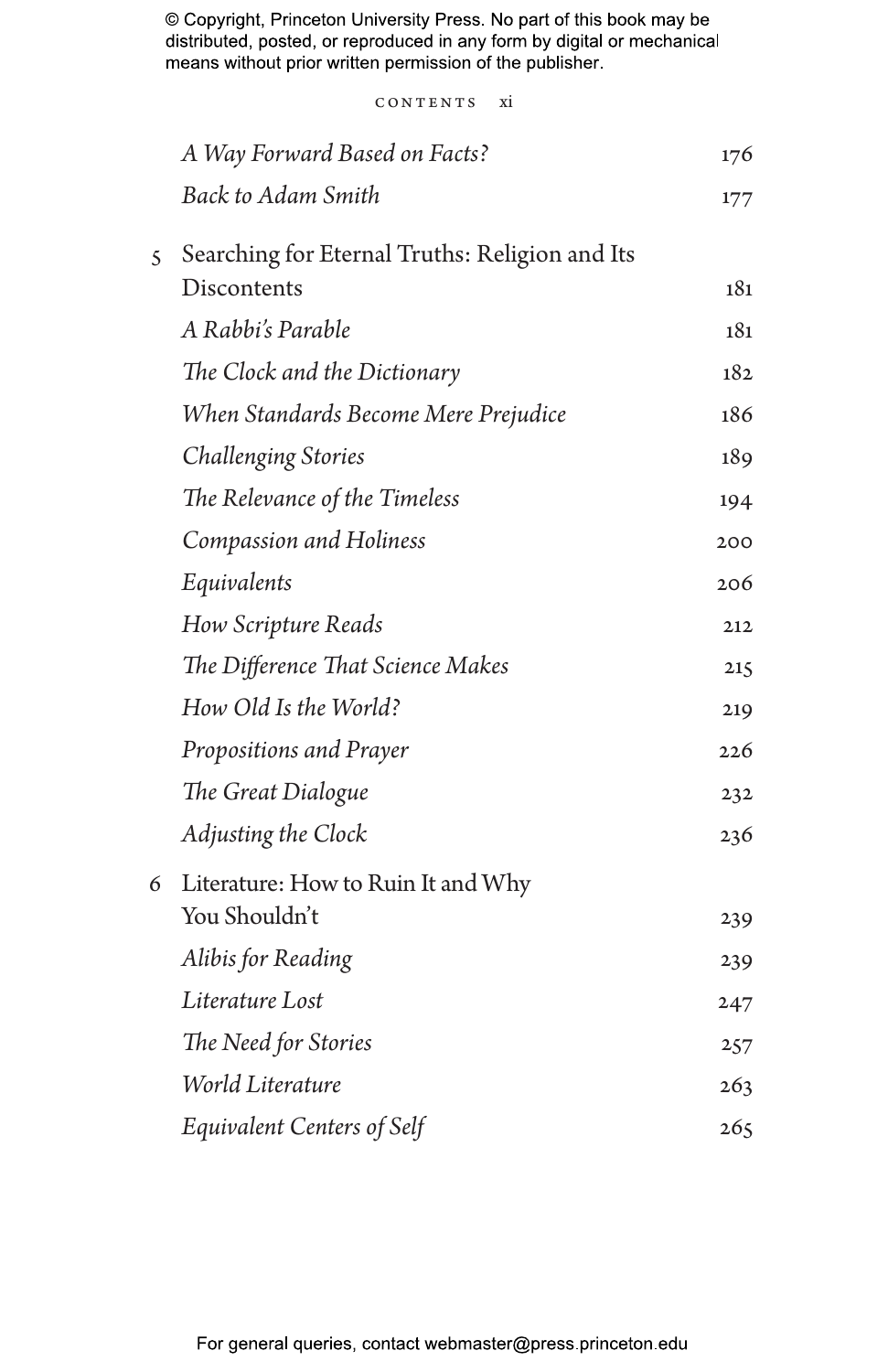xii CONTENTS

| 7 A Path Forward                          | 273 |
|-------------------------------------------|-----|
| How the New Fundamentalisms Are Connected | 275 |
| Return to Dialogue                        | 279 |
| Chekhov with the Final Word               | 283 |

*Index* 291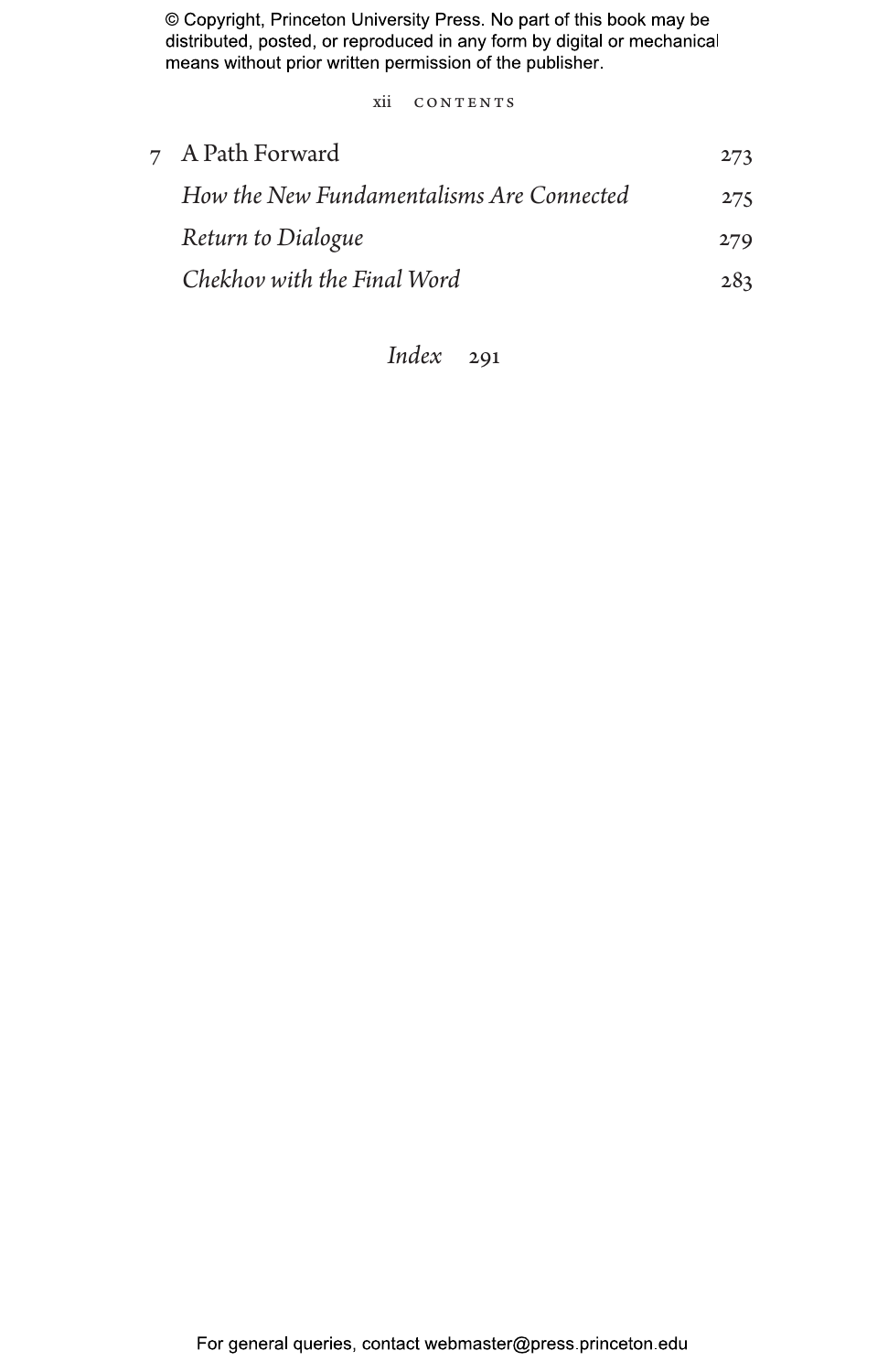1

# Fundamentalism Writ Large

## The End of Days?

Perhaps the world balances on a precipice. Could it be that if we make the slightest mistake, life as we know it would end? Or does that way of thinking reflect what sociologist Barry Glassner has aptly called "the culture of fear"?1

Our predispositions can mislead either way: complacency can be comforting, but looming disaster makes us feel important. Movements that warn of an imminent apocalypse usually foresee special treatment for a favored few, a "saving remnant." Or they at least flatter those who can discern the signs others miss.

Climate change is upon us, political differences have become toxic, authoritarian governments are on the rise, and younger generations are losing confidence that market economies and democratic processes can lead to equitable outcomes. It seems that the latest industrial revolution is destroying jobs every day. The notion of free speech for all—an axiom until recently—has

<sup>1.</sup> See Barry Glassner, *The Culture of Fear: Why Americans Are Afraid of the Wrong Things*, 10th anniversary ed. (New York: Hachette, 2018).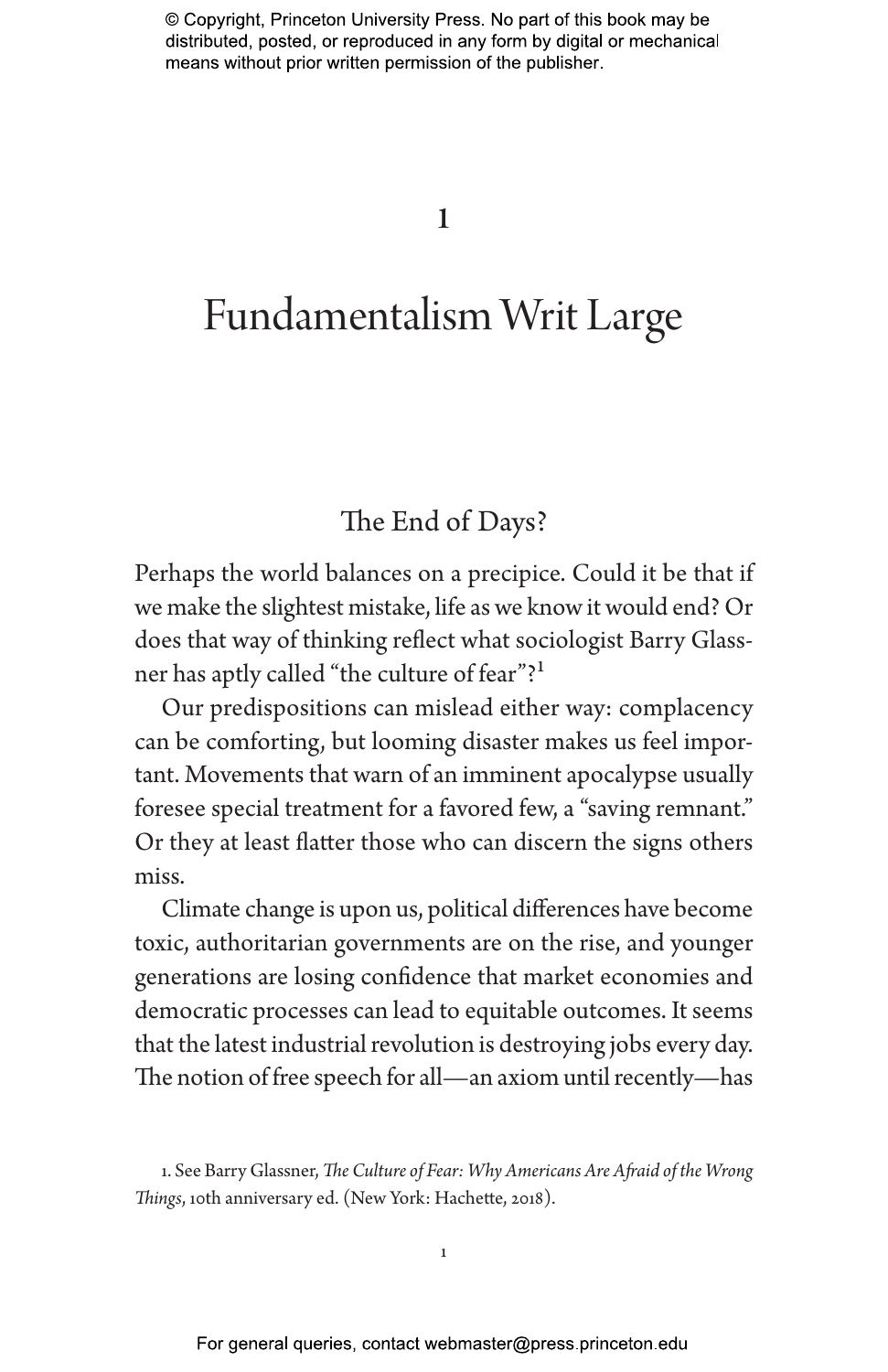2 CHAPTER 1

grown almost quaint. And when people are not allowed to criticize orthodoxies, societies get locked into destructive thought patterns and policies.

Doom, it seems, is everywhere. If anything, the global pandemic has made things even worse.

But when haven't predictions of impending disaster been the norm? It seems that what all generations share is the conviction that they live at the most important, and often most perilous, period in human history.2 And they think so sincerely, because the criteria of importance belong to the present, while what earlier epochs regarded as important seems much less so as time goes on. How, we wonder today, could people have fought wars about the nature of divine grace, or what exactly goes on during the Eucharist?

The trademark irony that marks Edward Gibbon's masterpiece *The Decline and Fall of the Roman Empire* depends on the difference between what his age and what antiquity regarded as of supreme significance. What the early Christians were willing to die for now seems almost impossible to explain, let alone take seriously. In his ironic catalog of theological squabbles that, in the opinion of the early Christians, would determine the salvation of humanity, he mentions one about the exact wording of the Trisagon, the chant of "Holy, holy, holy is the Lord God of Hosts" that the angels sing to God: "In the fever of the times, the sense, or rather the sound, of a syllable was sufficient to disturb the peace of an empire.... The Trisagon ... was chanted in the cathedral by two adverse choirs, and when

2. Perhaps they feel that way because, as Marcel Proust put it, we "imagine ourselves always to be going through an experience which is without precedents in the past." Proust, *In Search of Lost Time*, vol. 1., trans. C. Scott Moncrieff and Stephen Hudson, loc. 23336 of 51336, Kindle.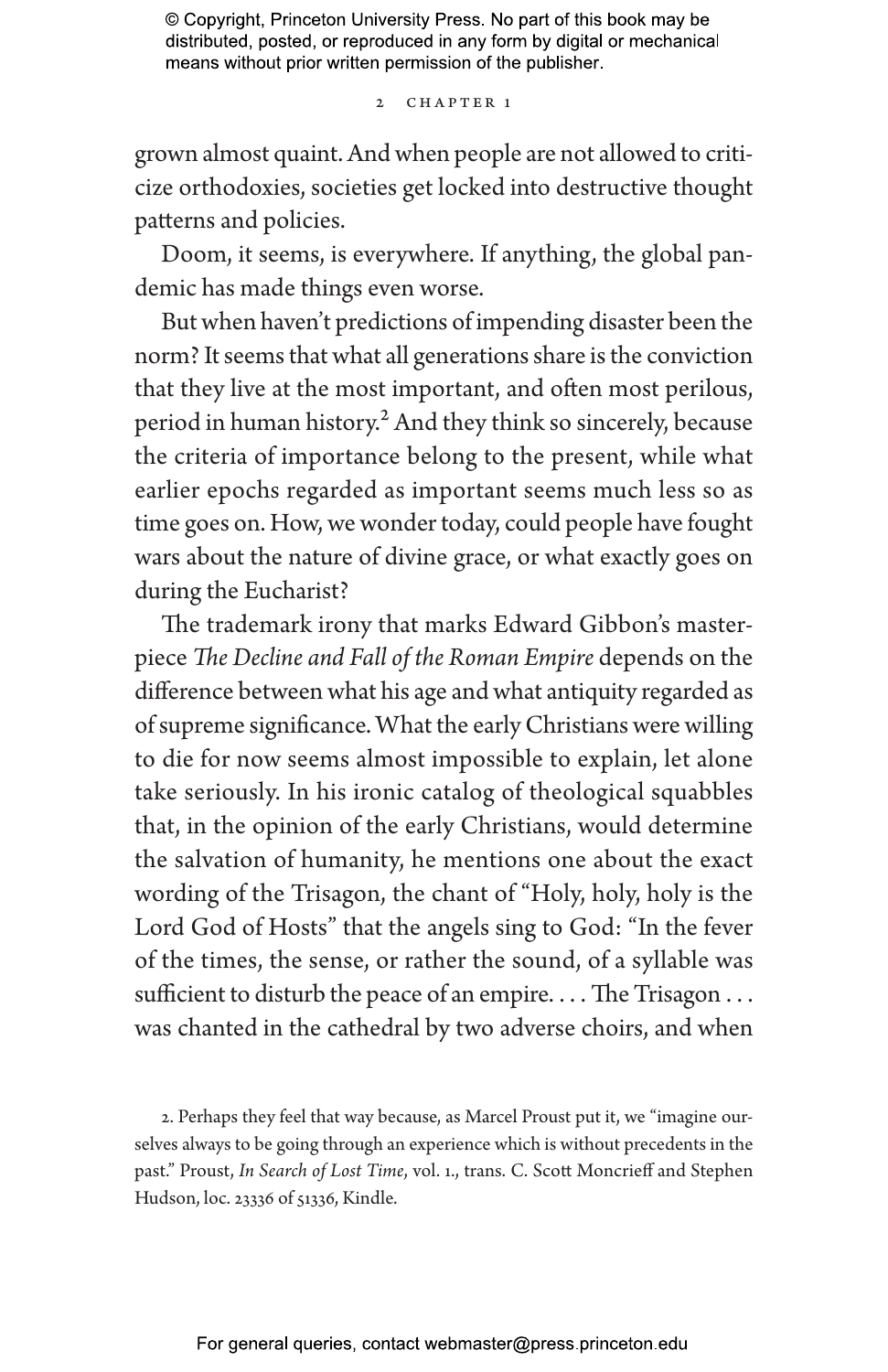FUNDAMENTALISM WRIT LARGE 3

their lungs were exhausted, they had recourse to the more solid arguments of sticks and stones."3 We laugh today at the absurd fears and controversies of our predecessors, but we, too, succumb to a "fever of the times."

All the same, to understand an earlier period is to grasp what people then feared or expected. What Bertrand de Jouvenel called "futuribles"—the sense of possible futures—are an inescapable part of each present moment, which those living through it almost inevitably regard as singled out by destiny. There is an egoism of time, and part of this sense of unparalleled importance is that unprecedented dangers await just around the corner.

We take some comfort in the fact that this type of thinking almost always proves incorrect. Are today's challenges really as threatening as, for example, the destruction wrought by Genghis Khan, or the twentieth century's two world wars? Is there anyone now who poses as great a danger as Adolf Hitler or Joseph Stalin? We both remember the daily terror of nuclear annihilation that, in our school years, had children crouching next to their lockers or under their desks, coats covering our heads, as we waited to see how the Cuban Missile Crisis turned out.<sup>4</sup> By that standard, even in the wake of COVID-19, these days don't seem quite so scary.

And yet, as amateur golfers know when they hit a six iron and end up a foot from the hole, unlikely things do happen. Some predictions of disaster are, alas, realized; catastrophes do occur, and they make skeptics look foolish. The outbreak of the

<sup>3.</sup> Edward Gibbon, *The Decline and Fall of the Roman Empire*, ed. J. B. Bury (New York: Heritage, 1846), 1557.

<sup>4.</sup> While we did what we were told, we never quite understood how our coats would protect us from a nuclear attack.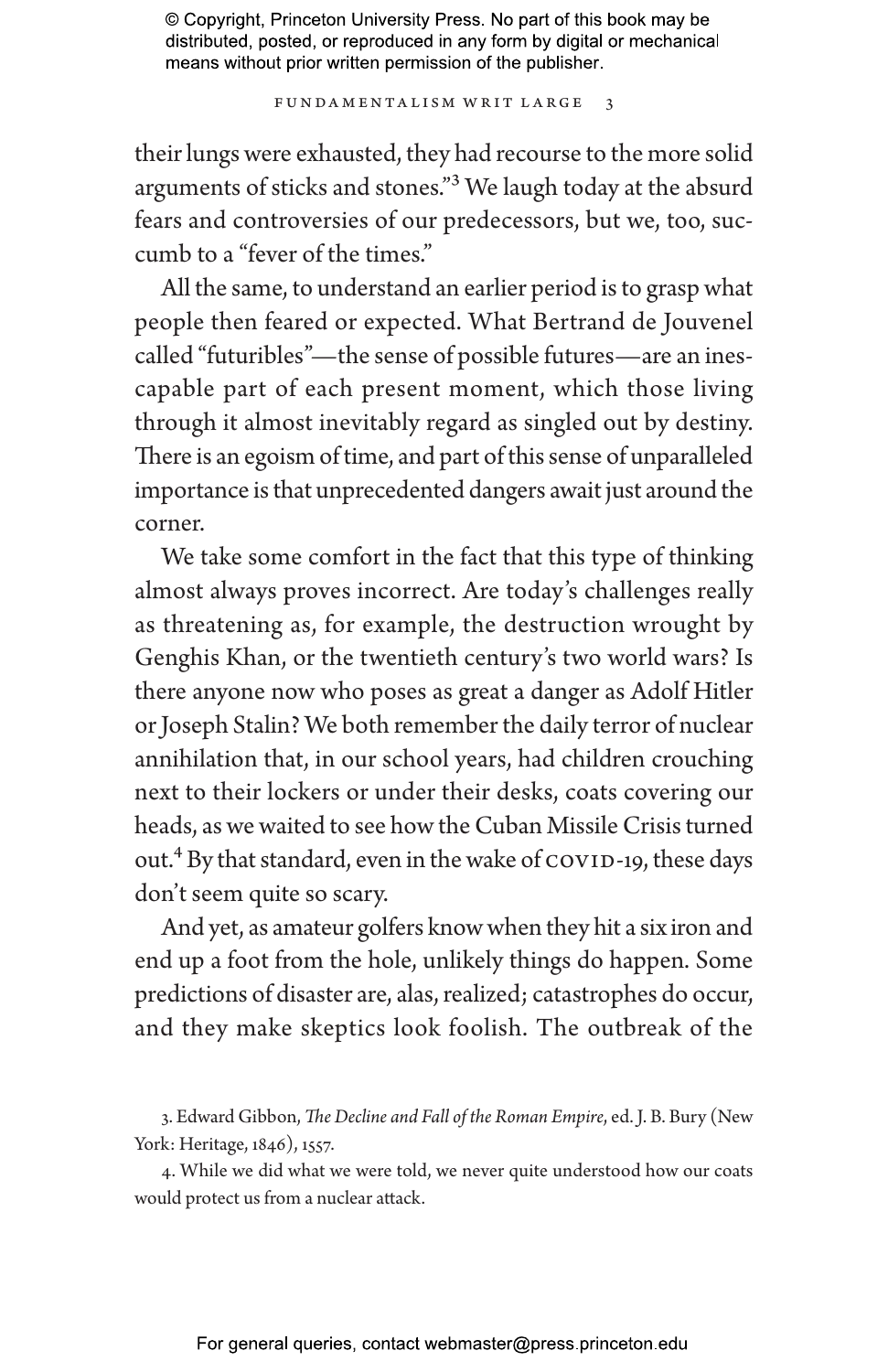4 chapter 1

coronavirus may remind us that the Black Death, which wiped out a substantial part of the world's population, could be repeated, if not by this pandemic, then by another. Those who successfully predict catastrophes—the way Dostoevsky predicted what we now call "totalitarianism"—are in their time regarded as, at best, highly eccentric. They become prophets only in retrospect.

Perhaps this time the world really *is* on a precipice, with democracy, freedom, and other cherished principles at risk should it teeter in the wrong direction. While we do not see the present as the most dangerous of times, we do discern some serious threats with common features that need to be addressed. And the sooner, the better.

### Fundamentalism Abounds

So urgent . . . is the necessity of believing, that the fall of any system of mythology, will most probably be succeeded by the introduction of some other mode of superstition.

```
-EDWARD GIBBON, DECLINE AND
Fall of the Roman Empire5
```
We sense a danger in what we call a new "fundamentalism," a term we use in a special sense elaborated at length in chapter 2. That fundamentalism has infected not only politics, but also many other areas of thought. Not so long ago, it seemed as if belief in "grand narratives," or "metanarratives," as Jean-François Lyotard observed, was over.<sup>6</sup> No longer would people rush to

5. In *English Poetry and Prose, 1660–1880: A Selection*, ed. Frank Brady and Martin Price (New York: Holt, Rinehart & Winston, 1961), 397.

6. Jean-François Lyotard, *The Postmodern Condition: A Report on Knowledge*, trans. Geoff Bennington and Brian Massumi (Minneapolis: University of Minnesota Press, 1984), xxiv.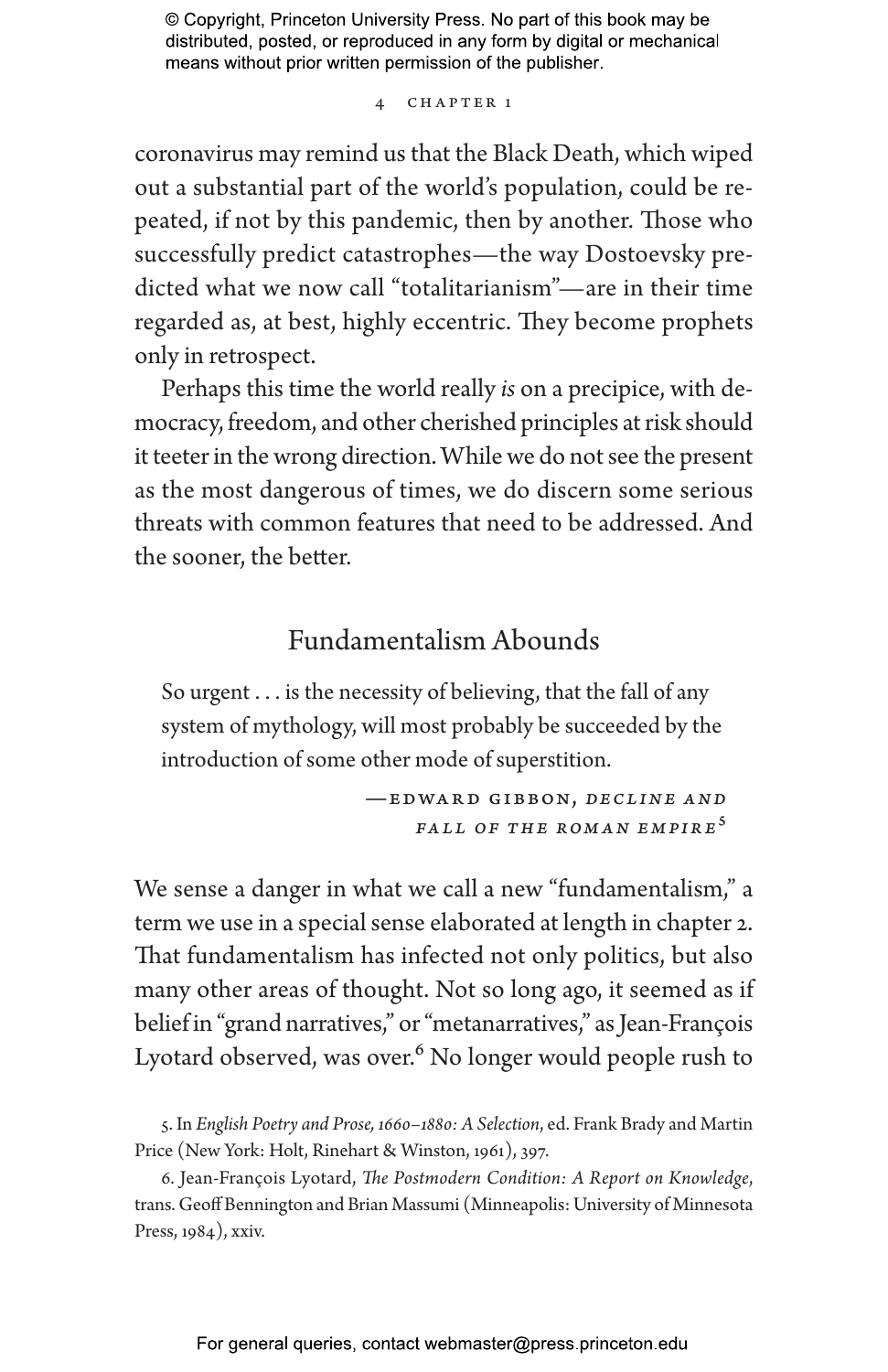#### FUNDAMENTALISM WRIT LARGE 5

adopt theories that purport to explain everything (or, at least, everything pertaining to a whole domain of human experience). Also not so long ago, it was an unchallenged commonplace that cultures are undergoing a far-reaching secularization that, in spite of occasional resistance, is unstoppable. The rise of militant Islam, and what some have termed "fundamentalist Hinduism," have called the "secularization thesis" into question. Where are the inevitabilities of yesteryear?

We often flatter ourselves that, when ideas or policies lead to terrible consequences, people eventually admit their error and change course. But, in matters touching their very sense of self, or a movement's very reason for being, the opposite often happens; disconfirmation turns into confirmation. Failure, it is argued, was due to lack of sufficient rigor in executing the policy. That is the logic that led Stalin to proclaim the "intensification of the class struggle" after the Revolution, when no opposition was visible. Greater vigilance is demanded, and a bigger dose of the dubious medicine is administered. The more extreme the theory, the less is disconfirmation possible.

When people adopt extreme theories, they discover dangers that justify extreme actions. That is because such theories teach a way of viewing the world that (as we shall see) reveals only confirming evidence. When extreme and still more extreme action is taken, the result may indeed be horrific. What was meant to solve a serious problem creates a still more serious one. Call it "the self-fulfilling catastrophe."

In the United States and Europe, discussions of political polarization are everywhere. The rise both of the far left and the far right poses a threat different in both degree and kind from that entailed by a bad policy decision, which might be corrected. Some of these movements may fall prey to forms of fundamentalist thinking that make correction impossible. Matters grow still worse when one fundamentalism confronts another.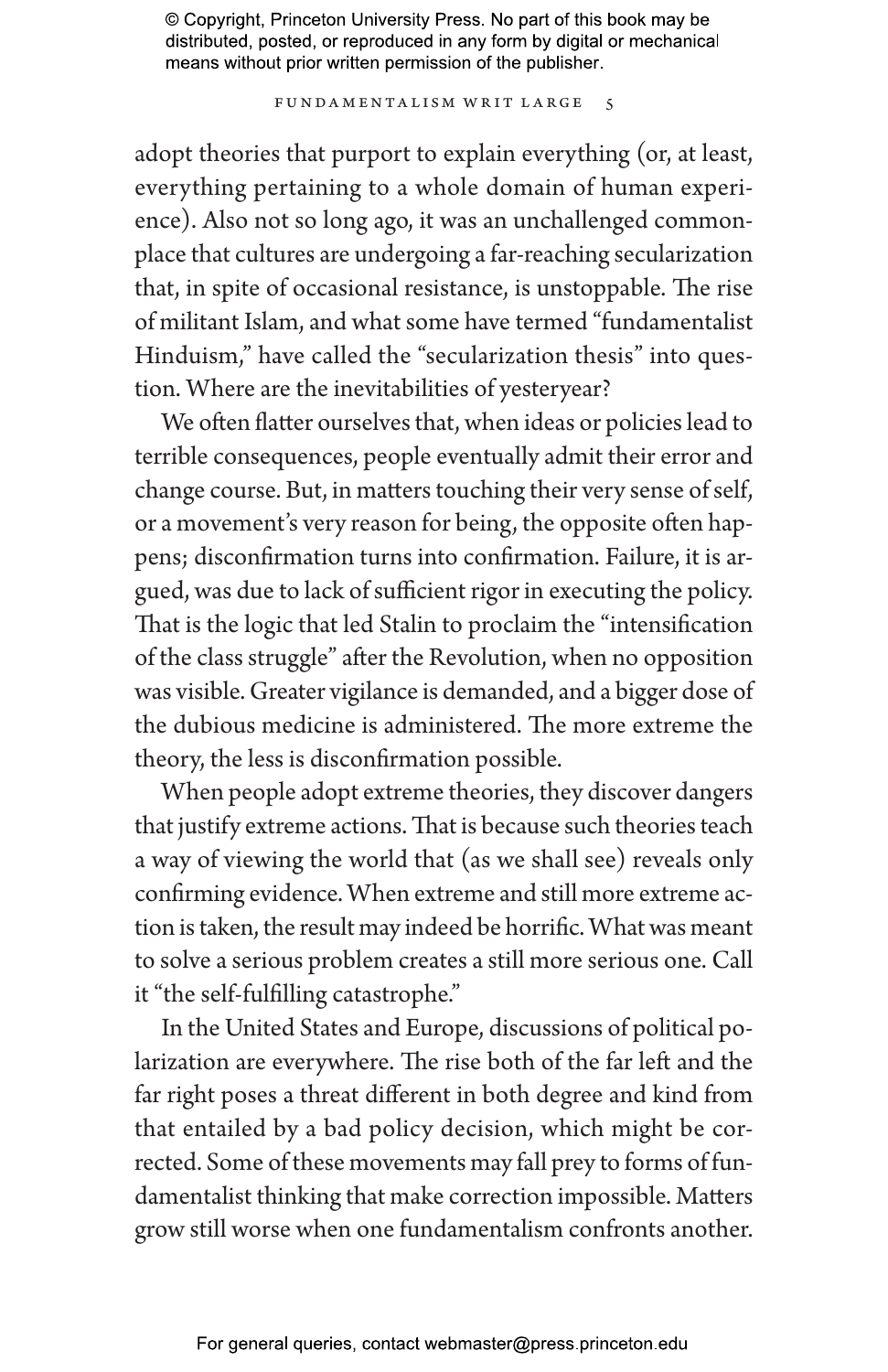6 chapter 1

Clinging to opposite poles, they accuse each other of all sins, including polarization.

Beyond the political arena, we see analogous conflicts among fundamentalisms. What might be called "market fundamentalism" (as opposed to a general inclination to market solutions) insists categorically, and on a priori grounds, on deploying market solutions everywhere economically possible. And not only there: it also applies market models to disciplines and areas of life remote from economics. These models are offered not as a contribution to another discipline, but as its replacement. Just as some sociobiologists have never met a human behavior they could not explain, so some economists have never encountered problems that could not best be solved by the tools of economics.

This market fundamentalism encounters an opposite one, a revival of the sort of thinking that the failure of the "socialist bloc" had seemingly consigned to what Leon Trotsky called "the dustbin of history."7 In this view, capitalism cannot be compassionate any more than the plague can be healthy. Some have described these opposites in terms of a generation gap which, if true, seems as wide as the Grand Canyon.

We are speaking here not of arguments between those who favor either a market or a government solution to this or that problem, but to those who think categorically, so that the answer to any question is known as soon as the question is posed. The answer is always privatization or nationalization, drastically

7. When the Mensheviks walked out of the 1917 Congress of Soviets, Trotsky (as tradition has it) told them: "Go to the place where you belong from now on—the dustbin of history!" See William Safire, "On Language; Dust Heaps of History," *New York Times*, October 16, 1983, https://www.nytimes.com/1983/10/16/magazine/on -language-dust-heaps-of-history.html.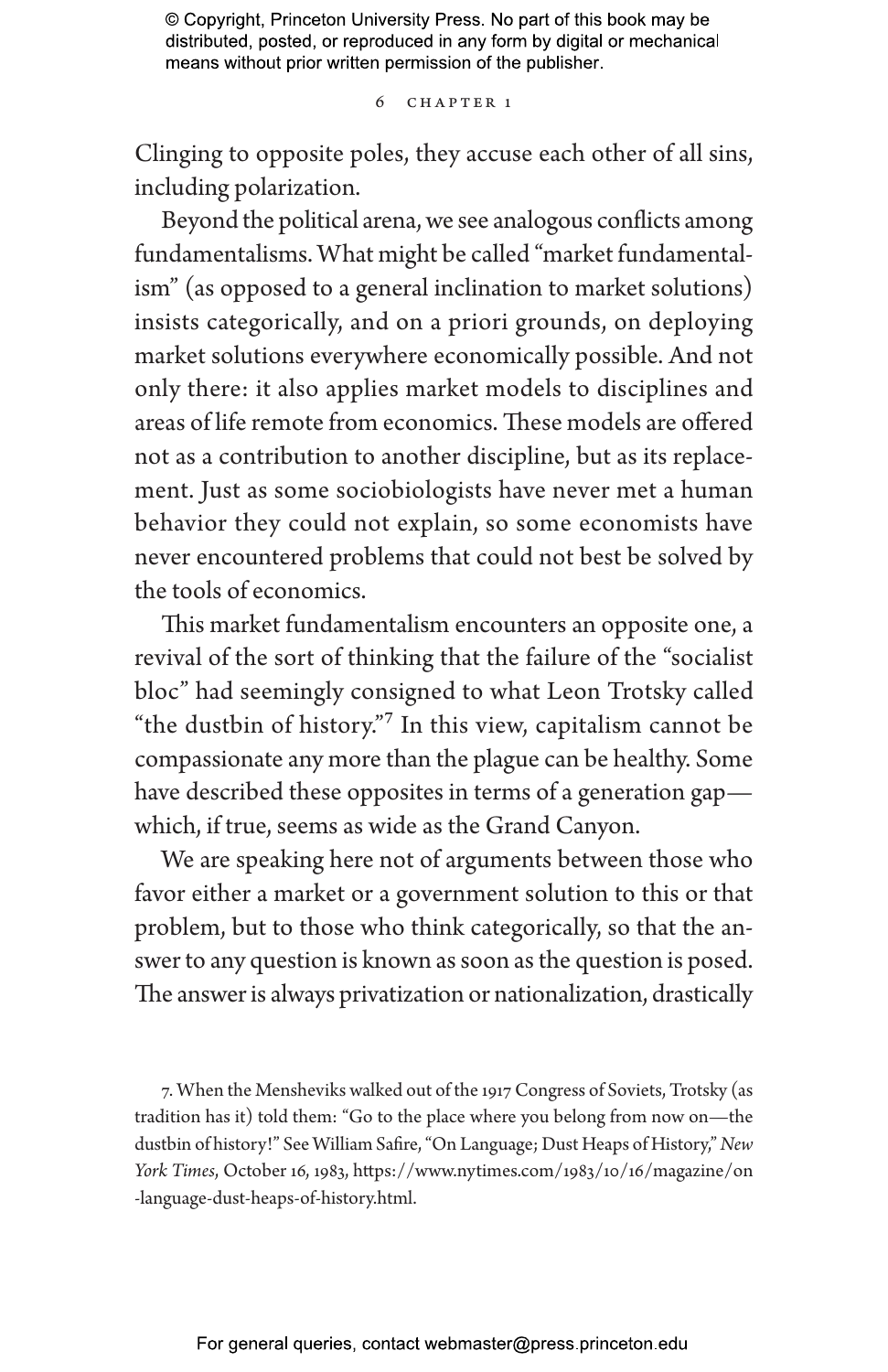FUNDAMENTALISM WRIT LARGE 7

cutting or increasing regulations, radically lowering or raising taxes.

Categorical thinking admits no compromise and allows no correction in light of results. On the contrary, as we have noted, it makes the failure of a policy the reason for more of it. It is this kind of thinking, not just the bad solutions to which it might lead, that we find especially dangerous. While dangerous in itself, it is still more so because it prevents learning from experience. Alchemy failed to transmute base metals into gold, but this intellectual alchemy successfully converts reasons against a course of action into reasons for still more of it.

Some fundamentalisms cause more havoc than others. The political is usually the most dangerous, with the economic close behind. But when a given way of thinking becomes routine, it affects areas less vital but still significant. It is worth examining these areas to see how the fundamentalist way of thinking manifests itself. The more examples, the clearer it becomes. And, by the same token, if one can show what the alternative looks like in area after area, one might more successfully arrest the harmful tendency.

In our classes, we have seen students who adopt fundamentalist ways of thinking almost by default: not as a choice, but because they imagine that is just what thinking *is*. These students seem genuinely surprised that there are situations where one cannot find a uniquely correct answer, where one needs to make choices under uncertainty, and where those who recommend a different course of action might turn out to be right. By showing what other ways of thinking there might be, we have at least encouraged some of them, even if they remain fundamentalists, to be so more reflectively, precisely because what had been automatic has become a choice. As Mikhail Bakhtin liked to say, the old way of regarding things has become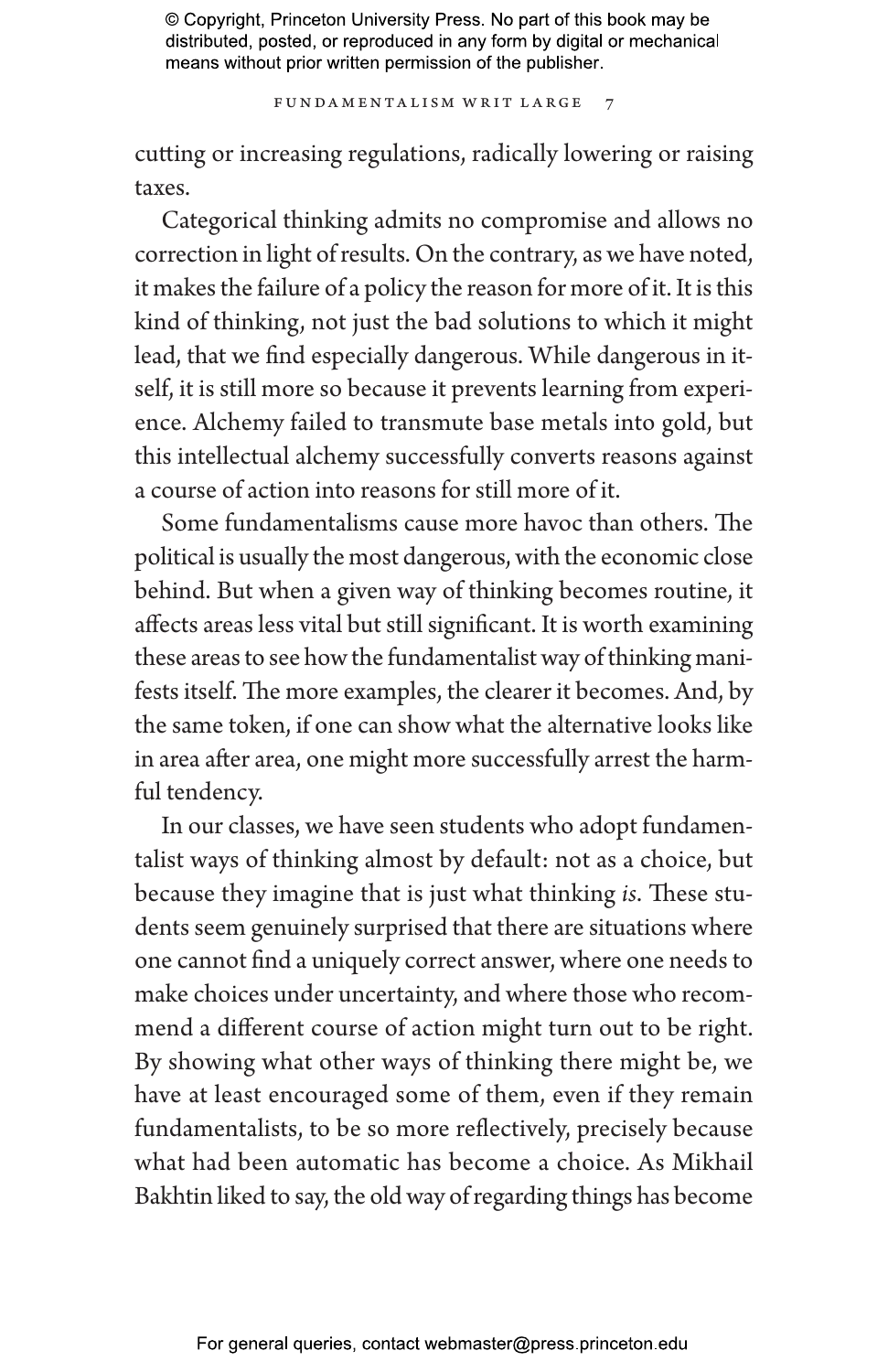#### 8 CHAPTER 1

"contested, contestable, and contesting."8 As we discuss in chapter 2, when that happens, people have moved from a "Ptolemaic universe," which they regard as the unchallenged center of things, to a "Galilean" one, where theirs is but one of many planets—or as sociologists like to say, their world has lost its "taken-for-grantedness."9

Some students take the next step and recognize that the more circumspect alternatives we offer may be better. Each time students recognize them, they become more thoughtful. In a course we teach together, we treat a variety of disciplines, including economics, city planning, history, and philosophy. In the present volume, we turn our attention to two others: religion and literary study. The fate of the world does not depend, as English professors sometimes seem ready to maintain, on the nature of the canon or of interpretation, but the issues are still significant. They happen to display one or another version of fundamentalism, different from but recognizably resembling those we have seen in politics and economics.

We wonder about the persistence of an old conflict in religion, which has been with us for a century or more, but may now be reviving and intensifying. Like the early twentiethcentury Christian fundamentalists, who invented this sobriquet, there are those who see no alternative to an unchangeable idea of the sacred and what it demands, other than a radical relativism that makes Scripture and faith mean whatever seems most in accord with present beliefs. By the same token, those

8. Mikhail Bakhtin, "Discourse in the Novel," in *The Dialogic Imagination: Four Essays*, ed. Michael Holquist, trans. Caryl Emerson and Michael Holquist (Austin: University of Texas Press, 1981), 332.

9. See Peter Berger and Anton Zijderveld, *In Praise of Doubt: How to Have Convictions Without Becoming a Fanatic* (New York: HarperCollins, 2009), 13–17, 71.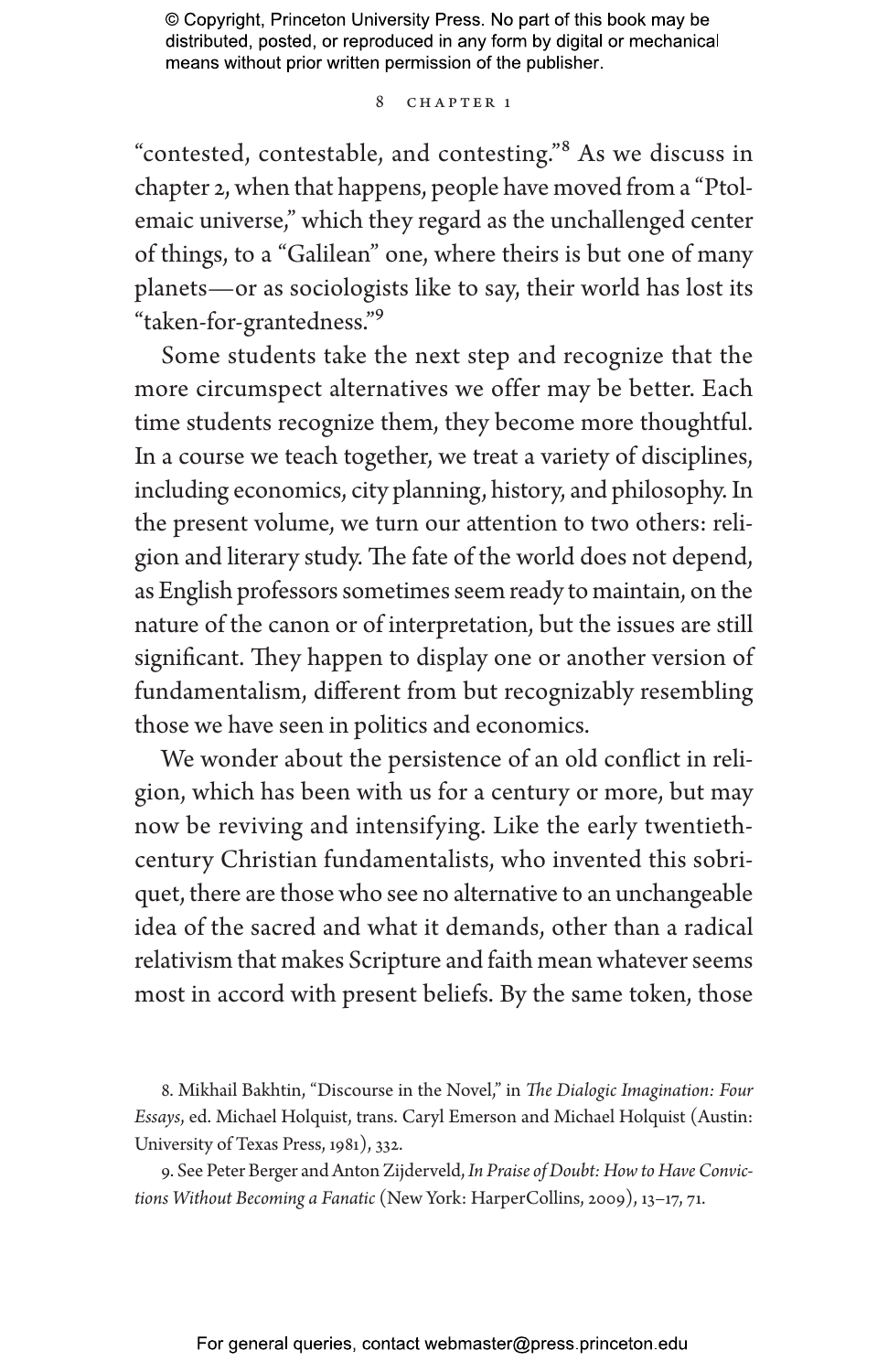FUNDAMENTALISM WRIT LARGE 9

who think that Scripture means whatever current thought needs it to mean see no alternative to their view but rigid adherence to ideas that at best make no sense and, at worst, are morally repellent. The idea of a principled middle ground seems like cowardice or intellectual inconsistency. In a pattern we shall see repeated, a positive fundamentalism encounters a negative fundamentalism, and ne'er the twain shall meet.

In the study of the humanities, a similar dynamic repeats itself in various issues. This is hardly surprising for disciplines that abandoned structuralism, with its aspiration to be a theory of everything, for deconstruction and other theories of nothing. Almost overnight, a purported hard science of culture was replaced by a radical skepticism denying the possibility of knowledge. One would have made even Plato smile, the other even Hume blush. One might suppose that a radical skeptic would, like Hume, be anything but militant, but, when we are dealing with fundamentalisms, the very reverse is the case. There is such a thing as missionary nihilism, and in the humanities we have seen it.

The questions surrounding "the canon" pertain not just to what works should be included in it, or what qualities make literary works great, but to the very notion of great literature. In literary studies there seem to be no positive fundamentalists left, or, at least, none that admit to being so. Negative fundamentalism reigns supreme. Few would defend, at least publically, the proposition that the determinate meaning of a text is to be found either in the author's intention or in the text itself. The very notion of determinate meaning, like that of objective value, is suspect. It is not that nonsubjective meaning and value are difficult to ascertain, and that evidence can point in different directions; rather, they are, like God for Nietzsche—dead. Issues remote from these, which are not really literary at all,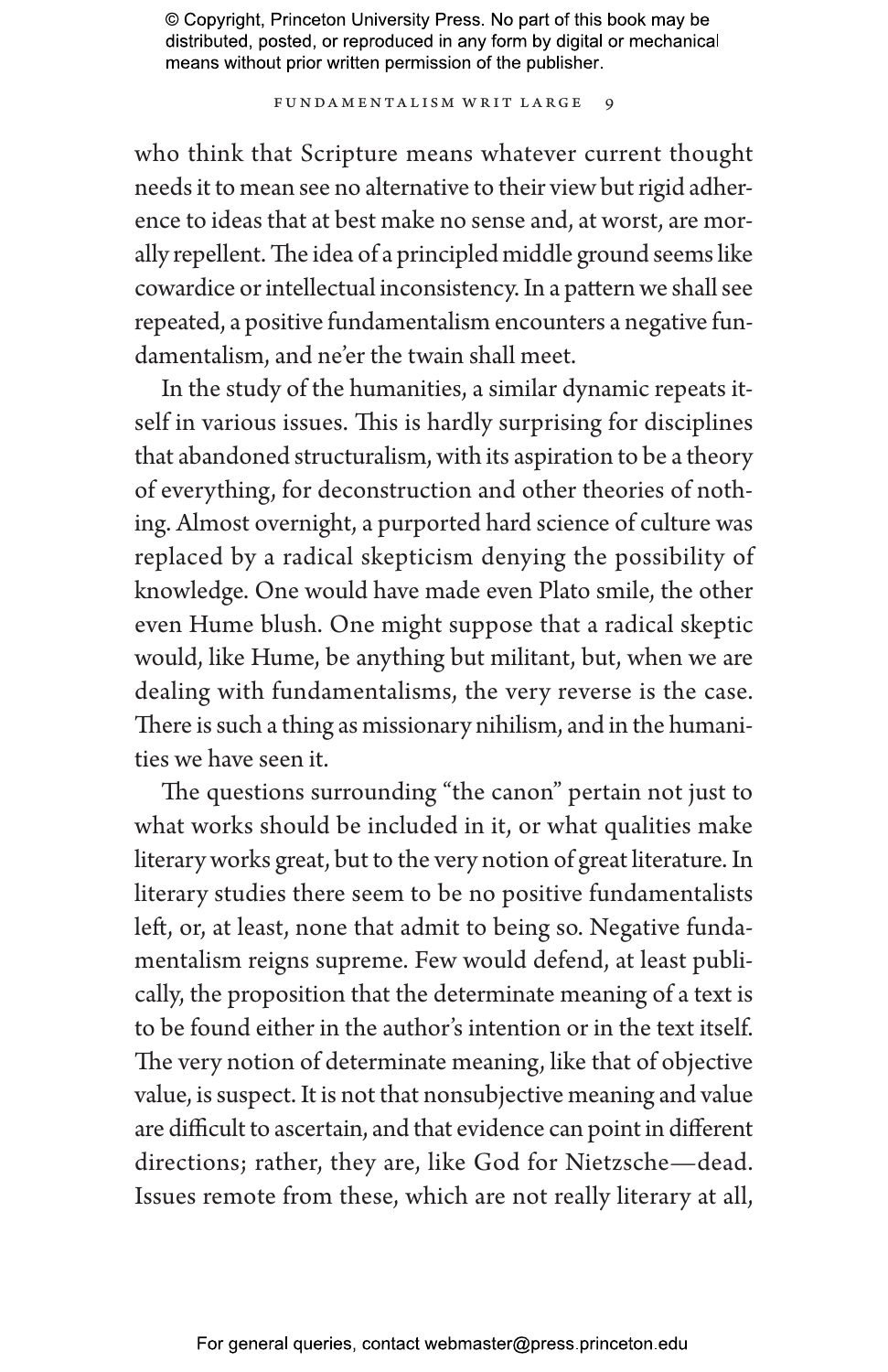10 CHAPTER 1

have consequently taken their place. Literary scholars, who for decades have been denouncing, deconstructing, and decolonizing the canon, and who have established the orthodoxy that literary value is a myth, wonder why enrollments in literature courses have declined. Somewhere there must be atheist pastors baffled by their empty pews.

In our view, great literature, which surely exists, teaches a lesson the very opposite of fundamentalisms, positive or negative. That is especially true of the great realist novels, which often take fundamentalist styles of thinking as their topic ("the novel of ideas"). As we shall see, all literary genres have presuppositions—you don't write a saint's life if you don't believe in holiness, or an epic if you scorn heroism—and the realist novel presumes the irreducible complexity of individual psychology, culture, society, and ethical questions. The finest novelists (Leo Tolstoy, Fyodor Dostoevsky, Joseph Conrad, Henry James, George Eliot, and Jane Austen) offer readers marvelous experiences in nonfundamentalist thinking. Their works contain a deep wisdom, a real alternative to fundamentalisms, and we shall therefore be returning to them frequently. If we allow them to teach us to think more complexly, we can address many other questions more wisely.

We suspect that these new fundamentalisms, in politics, economics, religion and literature, demand a common response. It is time to be sure at least that fundamentalism is not adopted by default.

Talking with colleagues and students, we sometimes have the impression that they have no clear idea as to what an alternative way of thinking might be. They seem to suppose either that the only alternative to a positive fundamentalism is a negative one, or that anything else is at best makeshift accommodation. But it is not true that anything short of a totalizing theory is somehow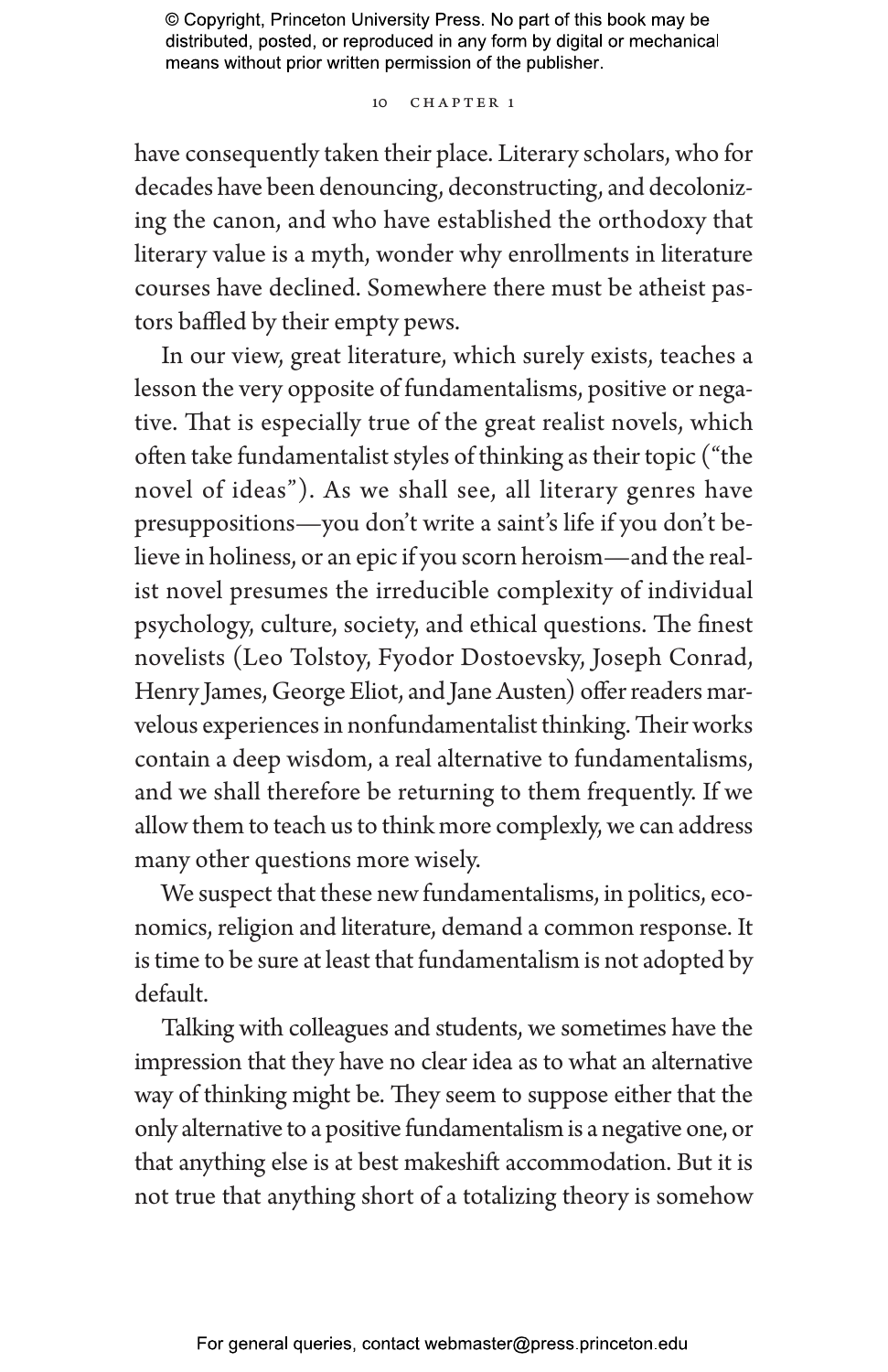FUNDAMENTALISM WRIT LARGE 11

flawed, at best a stopgap until such a theory is found. Aristotle was right to maintain that "it is the mark of an educated person to look for precision in each class of things just so far as the nature of the subject admits."<sup>10</sup> It is therefore important to clarify what alternatives are available, and why they are superior to totalisms in explaining human affairs, understanding specific people and cultures, formulating policies, and judging moral actions. To be effective, policies must respond to reality and therefore may go badly wrong when they are based on premises that look neat, appear symmetrical, and sound magnificent, but are untrue.

The Bolsheviks thought that human nature was infinitely malleable and perfectible to those with the right theory, who could be, in Stalin's famous phrase, "engineers of human souls"  $(inzhinery$  chelovecheskikh dush).<sup>11</sup> Immanuel Kant maintained the opposite view: "From the crooked timber of humanity no straight thing was ever made."12 When we build with such material, we must not assume all logs are straight and must look for the intransigent knots. We hope that this book will be a lesson in the carpentry appropriate for crooked timber.

10. Aristotle, "Nichomachean Ethics," in *The Basic Works of Aristotle*, ed. Richard McKeon (New York: Random House, 1941), 936.

11. From Stalin's speech in Maxim Gorky's apartment, October 26, 1932, as cited in David Joravsky, "The Construction of the Stalinist Psyche," in *Cultural Revolution in Russia, 1928–1931*, ed. Sheila Fitzpatrick (Bloomington: Indiana University Press, 1984), 127. For the Russian text, see https://citaty.su/inzhenery-chelovecheskix -dush.

12. Immanuel Kant, *Idea for a Universal History from a Cosmopolitan Point of View*, proposition 6, in *On History*, ed. Lewis White Beck (Indianapolis: Bobbs-Merrill, 1977), 17–18, where the line is given as: "From such crooked wood as man is made of, nothing perfectly straight can be built." To render the German (Aus so krummem Holze, als woraus der Mensch gemacht ist, kann nichts ganz Gerades gezimmert werden), we prefer Isaiah Berlin's version. See Berlin, *The Crooked Timber of Humanity: Chapters in the History of Ideas* (New York: Knopf, 1991), xi.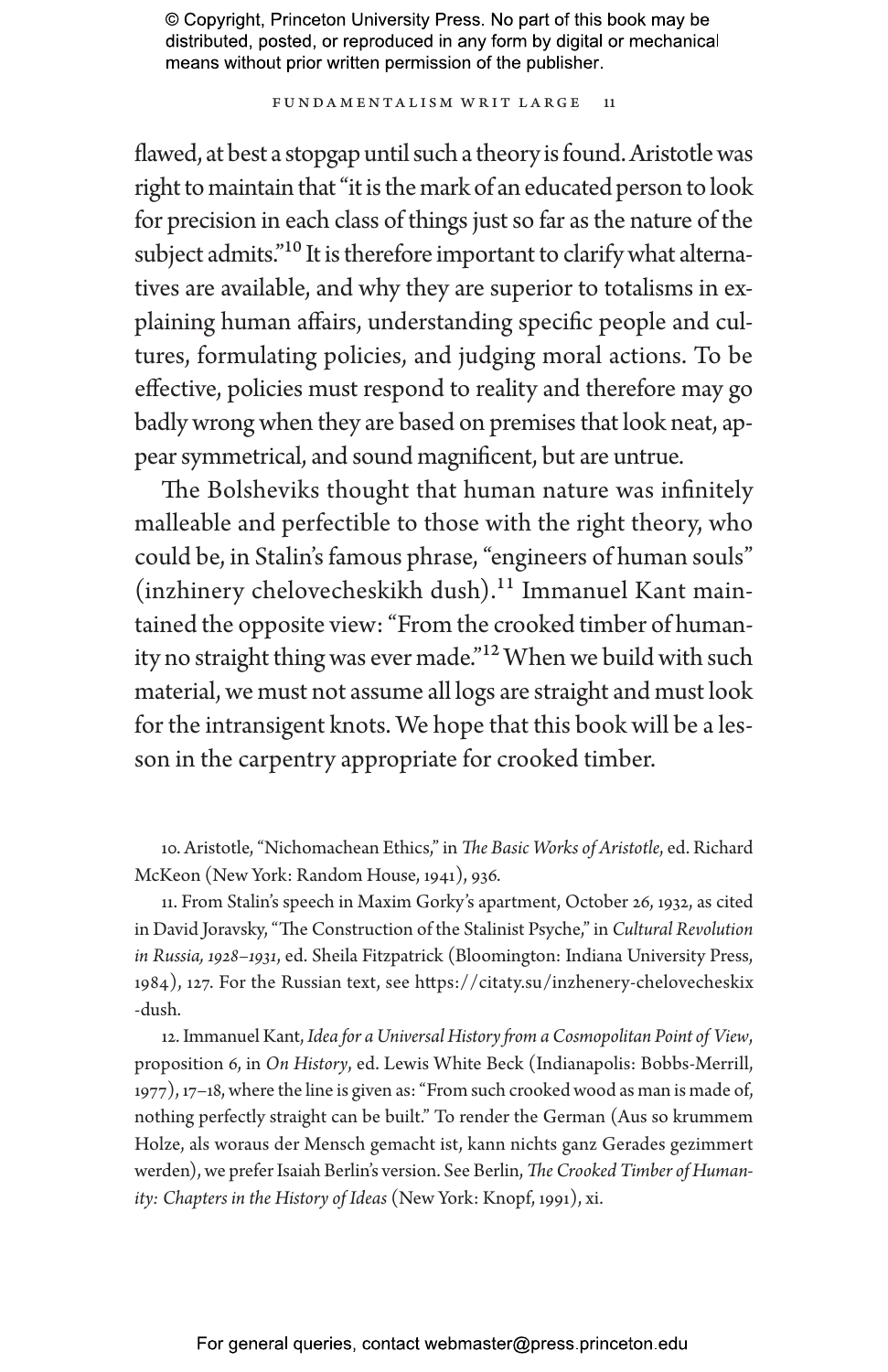#### Index

Abraham, 189–90, 189n, 194, 208–9 adherents of fundamentalisms: contempt/disdain shown by, to nonadherents, xix, 30–31, 33; monitoring of, 108; psychology of, 33–34, 82–83, 125–26; reversal of fortunes of (becoming the enemy), 78–83. *See also* nonadherents of fundamentalisms Affordable Care Act, 162 Afghanistan, 16 afterlife, 211 Agamemnon, 192 agnosticism, xvii, 35, 36 Aitken, George A., 66n135 Alexandria, library of, 199 Algerian Armed Islamic Group, 16 Ali, Tariq, 20 allegory, 206–7, 216 all-or-nothing mentality: about climate change, 146–56; about free speech, 254–55; about politics, 256; about science, 90–100; Soviet thought characterized by, 77, 94, 105, 106–7. *See also* compromise; extremism; us vs. them mentality Almond, Gabriel A. See *Strong Religion* Al Qaeda, 16 Alter, Robert, 190, 195–96

alternatives to fundamentalism: casuistry as instance of, 57–65; dialogue as chief among, 70–74, 279–83; encounters with, 7–8; Erasmus-Luther exchange as instance of, 51–56; features of, xvii, 10–11; fundamentalist attacks on, xvii; ignorance of, 10; novels as instance of, 65–73, 244 animals, religious classification of, 216–18 anthropology, 86–87 Antigone, 209–10 anti-Semitism, 277 apocalyptic thinking: attraction of, 1–2; evidence when subjected to, 5; in politics, 280; presentism implicit in,  $2-3$ ; religion as basis for,  $2-3$ ,  $35$ ; successful predictions and, 3–4; theories underlying, 5. *See also* revolutionism Appleby, R. Scott. See *Strong Religion* argument. *See* criticism; dialogue; disagreement *argumentum ad lapidem*, 38 Aristophanes, *The Clouds*, 118 Aristotle: on ethics, 58–62; on necessity and contingency, 257, 259; on purpose, 225; on reasoning, 11, 43, 58–62

291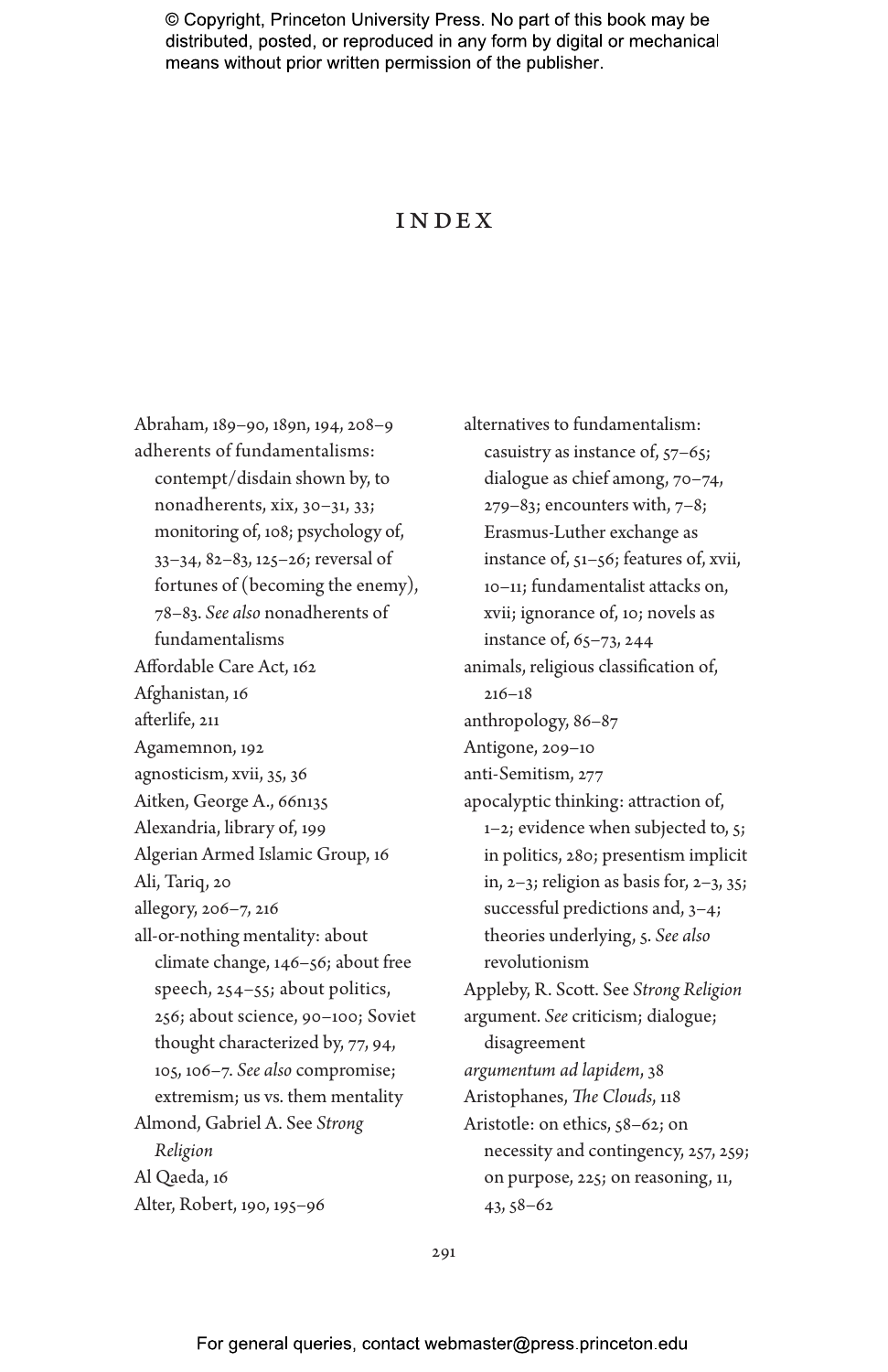#### 292 index

Armenia, 170 Armstrong, Karen, 16–17, 21, 26 atheists, 10, 29, 36, 114, 201, 203, 226, 229–30, 242, 242n, 248 Auden, W. H., 144 Austen, Jane, 10, 113, 207, 240, 244, 267; *Emma*, 268; *Pride and Prejudice*, 71–72, 245, 268 autonomy, 204–5 Avenarius, Richard, 106 Bacon, Francis, 26, 27, 40, 92 Bakhtin, Mikhail, 7–8, 70–73, 193, 232–35, 244, 260–61, 263, 268, 272 Bakunin, Michael, 248–49, 278 Barthes, Roland, "The Death of the Author," 251–53 Bazelon, Emily, 48n Becker, Gary, 24, 31, 45, 131 Bellamy, Edward, *Looking Backward, 2000–1887*, 27, 110, 240 Bentham, Jeremy, 23, 24, 57 Berger, Peter, 36 Berkeley, Bishop, 40–41 Berlin, Isaiah, 22, 280 *Bhagavad-Gita*, 264 Bible: authorship of, 13–14, 51, 193, 212–15, 236; canonization of, 213–15; core values of, 204; dialogic approach to, 236; inerrancy of, 13–14, 43, 212, 275–76; interpretation of, 13–15, 43–44, 52–53, 82n, 192–94, 202, 206–15, 232; language use in, 226–28; meaning of/belief in, 14, 212–15, 228, 232, 236; moral questionability of stories in, 189–94, 197, 202–12; moral wisdom sought in, 214–15; relevance of, 197, 200–201; sacredness/holiness as value in, 204–5, 217–19; science in relation to,

26; translations of, 52, 195–97, 201, 237 Biden, Joe, 274 Bierce, Ambrose, 20, 264 Bill of Rights, 194–95, 236n Black Death, 4 Blake, William, 42–43 Blanchard, Charles, 46 Bolsheviks, 11, 34–35, 77, 79, 198, 232 Boot, Max, 141 Boswell, James, 40–41 Brexit, 141 Breyer, Stephen, 48n Bryan, William Jennings, 15 Bukharin, Nikolai, 79 Bulgakov, Mikhail, 120; *The Master and Margarita*, 248 Bush, George H. W., 123 Butler, R. A., 274 Buttigieg, Pete, 81

calendar, 238 Calvin, John, 128, 192 capitalism, 6, 136 carbon emissions, 145–56 Carlyle, Thomas, 165 Carroll, Lewis, *Through the Looking-Glass*, 182, 242 Case, Shirley Jackson, 14 casuistry (case-based reasoning), 58–70, 74, 255, 281–82, 281n13. *See also* practical reasoning categorical thinking, 6–7 Catholicism, 19, 43 central planning. *See* command economies certainty: criticism in relation to, 103–9; dangers resulting from strong commitment to, xix, 35–36, 38–39, 85–86, 89; disconfirming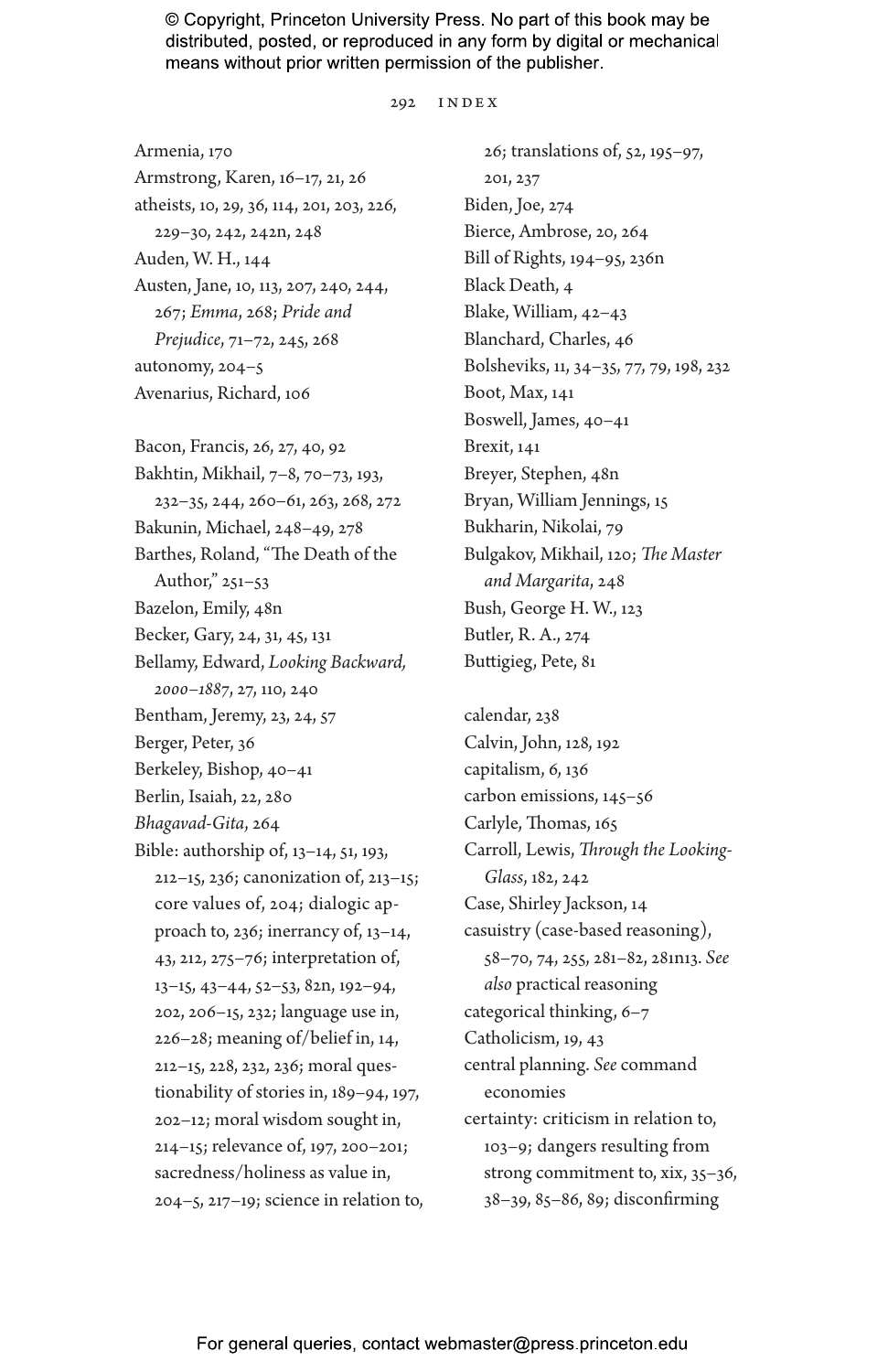index 293

evidence vs., 32–33; as fundamentalist characteristic, xvi, 7, 22–35, 85–86, 90; hatred linked to, 126–27; morality and, xix, 34–35; novels as antidote to worldview based on, 73, 114; opinion in relation to, 85; popular misunderstanding of, 7, 90; psychological appeal of, 125–26; science in relation to, 90–92; simplification linked to, 24–25. *See also* complexity and uncertainty; truth *Charisma* (magazine), 81 Chaucer, Geoffrey, 185 Chechnya, 16 Chekhov, Anton, 138–39, 283, 283n15; *The Cherry Orchard*, 139, 241–42; "Enemies," 283–88; *Uncle Vanya*, 138–39, 241–42 Chicherin, Georgy, 106 Christian fundamentalism: certainty as feature of, 8, 14, 31; inerrancy of scripture in, 13–14, 43, 275–76; nonreligious fundamentalisms compared to, 28; in politics, 81–82; scientific claims made by, 26–27, 31–32; truth as perspicuous in, 39, 43–44, 46 Clausewitz, Carl von, 273 climate change, 95–96, 145–56 Clinton, Hillary, 124n, 128 clock parable, 181–82, 200, 236 Club of Rome, 94 Coase theorem, 130n1 "Come, let us reason together," 77 command economies: failures of, 132, 135–36, 158, 167–75, 279; Soviet Union as, 135, 167–74 Common Sense philosophy, 26, 40–41 Communist Party, 33–34. *See also* Marxism-Leninism; Soviet Union

compassion, 138, 202–4. *See also* empathy; sympathy complexity and uncertainty: decision making in situations of, 7; dialogue as tool suited for, 56; domains characterized by, 59; economic life characterized by, 174–75; fear of, 54, 115, 125, 280; negative capability and, 221; the novel's worldview based on, 10, 66, 68–69, 110–14, 116, 207–8, 240–41, 243–44, 261–72, 282; opinion—not dogmatism—suited for, 85, 100–101; practical—not theoretical—reasoning suited for, 59, 175; religious faith as response to, 231; satire's worldview based on, 116; science—in contrast to pseudoscience—characterized by, 95 complicity, 81–83 compromise: democracy characterized by, xvi, 64, 274, 280; hostility toward, xvi, xvii, 7, 77, 105. *See also* all-or-nothing mentality Comte, Auguste, 23–24, 86, 89 Condorcet, Marquis de, 25, 57 confirmation/disconfirmation, 5, 32, 53, 120 Confucianism, 131, 198 Conquest, Robert, 172 Conrad, Joseph, 10 conservativism: criticism of, during World War I, 14–15 constitutions, 194–95, 213, 238. *See also* U.S. Constitution Corbyn, Jeremy, 158 COVID-19 pandemic, xvii–xviii, 2, 3–4, 30, 96–100, 175, 246 criticism: certainty in relation to, 103–9; as feature of dialogue, 55–56;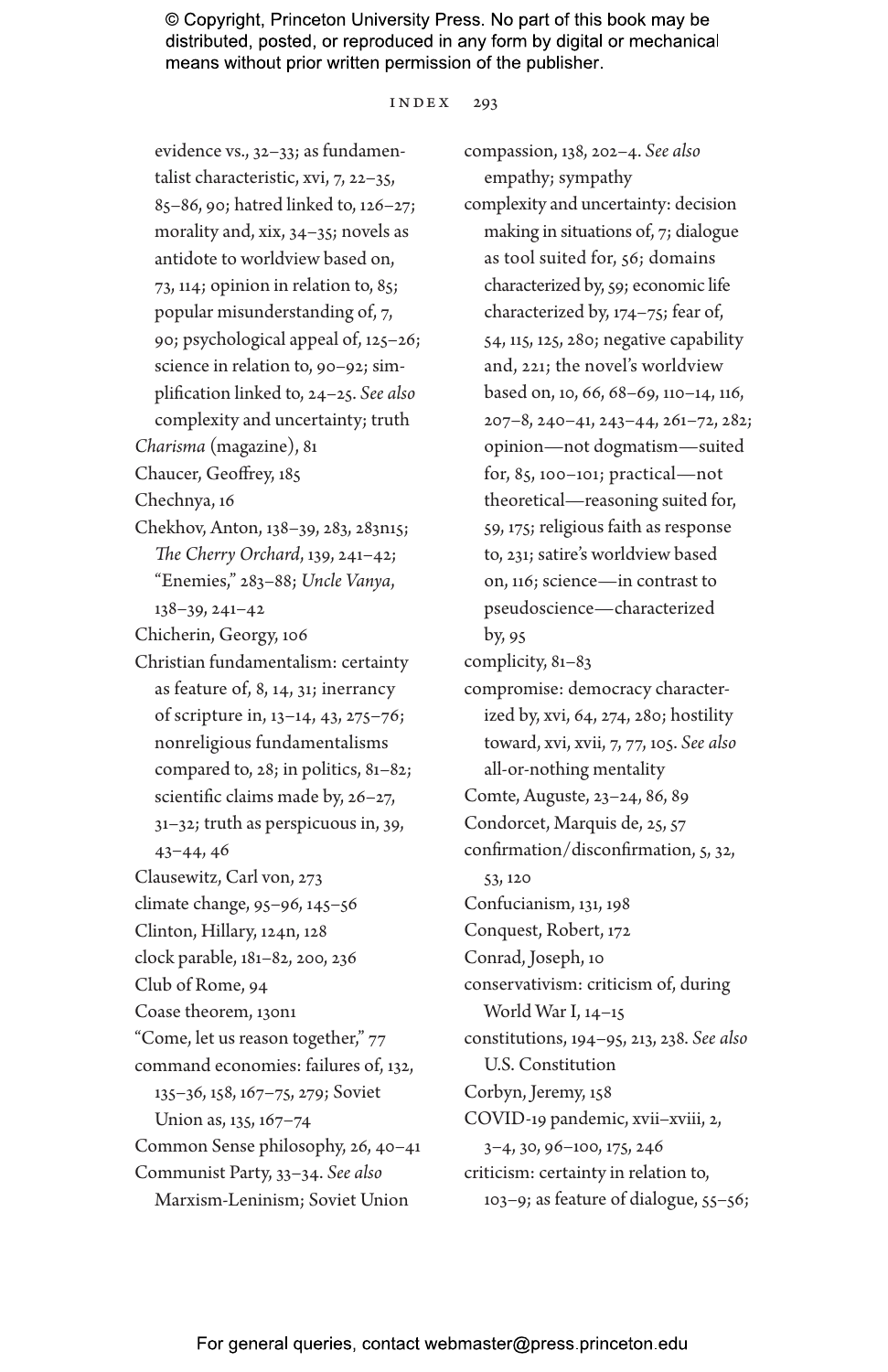294 index

criticism (*continued*) function of, in fundamentalist worldview, 104–5; necessity of, 100–103; others' experiences as source of, 74, 100–103, 278; refinement of thought by means of, 74, 84–85, 100–103. *See also* dialogue; disagreement; higher criticism, of the Bible; perspective-taking "crooked timber of humanity" (Kant), 11, 280 Crusades, 19 Cuban Missile Crisis, 3 Cultural Revolution, 115 cultural studies, 253 culture: dialogic perspective on, 74; literature as lens on, 263–65; moral differences in, 202–5 culture wars, 239

Dagestan, 16

danger, attributed when fundamentalist claims are not embraced, 3, 5, 98–100 Daniel, 188 Darwinism/evolution, 15, 27, 45, 49, 88, 92–93, 216n62, 224 David, 192 Davies, William, 141 death, 242–43 death of the author, 251–53 deconstruction, 9 Defoe, Daniel, 65–66, 282; *Moll Flanders*, 66, 240 democracy: characteristic features of, xvi, xvii, xviii, 77, 273–74; compromise as feature of, xvi, 64, 274, 280; dialogic thinking as feature of, 74, 76–77, 84–85, 282–83; disagreement as feature of, 76, 84; fundamental-

ism in tension with, 84–89; multivocal nature of, 122; opinion as basis of, 84; threats to, xvi, xviii, 4, 74, 83, 124, 277, 280, 282–83 democratic centralism, 79 Democrats: attitudes of, 75–76, 80–81; and climate change, 153; Republicans' views of, 75–76, 140 Descartes, René, 42, 44, 57, 60 dialectical materialism, 28–29, 32–34, 42, 106, 258. *See also* Marxism-Leninism dialogue: as basis of alternative to fundamentalism, 70–74, 279–83; benefits of, 55; conflicting conceptions of, 54–56; culture and society seen in perspective of, 74; decline of, xvii; democracy based on, 74, 76–77, 84–85, 282–83; facts' role in, xviii; features of, 55–56; meaning attained through, 232–36; the novel form and, 70–73, 111, 272; opinion as basis of, 55–56; religious/spiritual, 236; requirements for, xix; significance of, xvii, xix; threats to, xix. *See also* criticism Diamond, Jared, 24 Dickens, Charles: *Bleak House*, 156–57, 242; *Great Expectations*, 245 dictionaries, 182–86 Diderot, Denis, 111 disagreement: as feature of democracy, 76, 84; nonexistent in utopias, 110; not countenanced by fundamentalist outlooks, 79, 89, 98–100. *See also* criticism disciplinary fallacy, 183–84 disconfirmation. *See* confirmation/ disconfirmation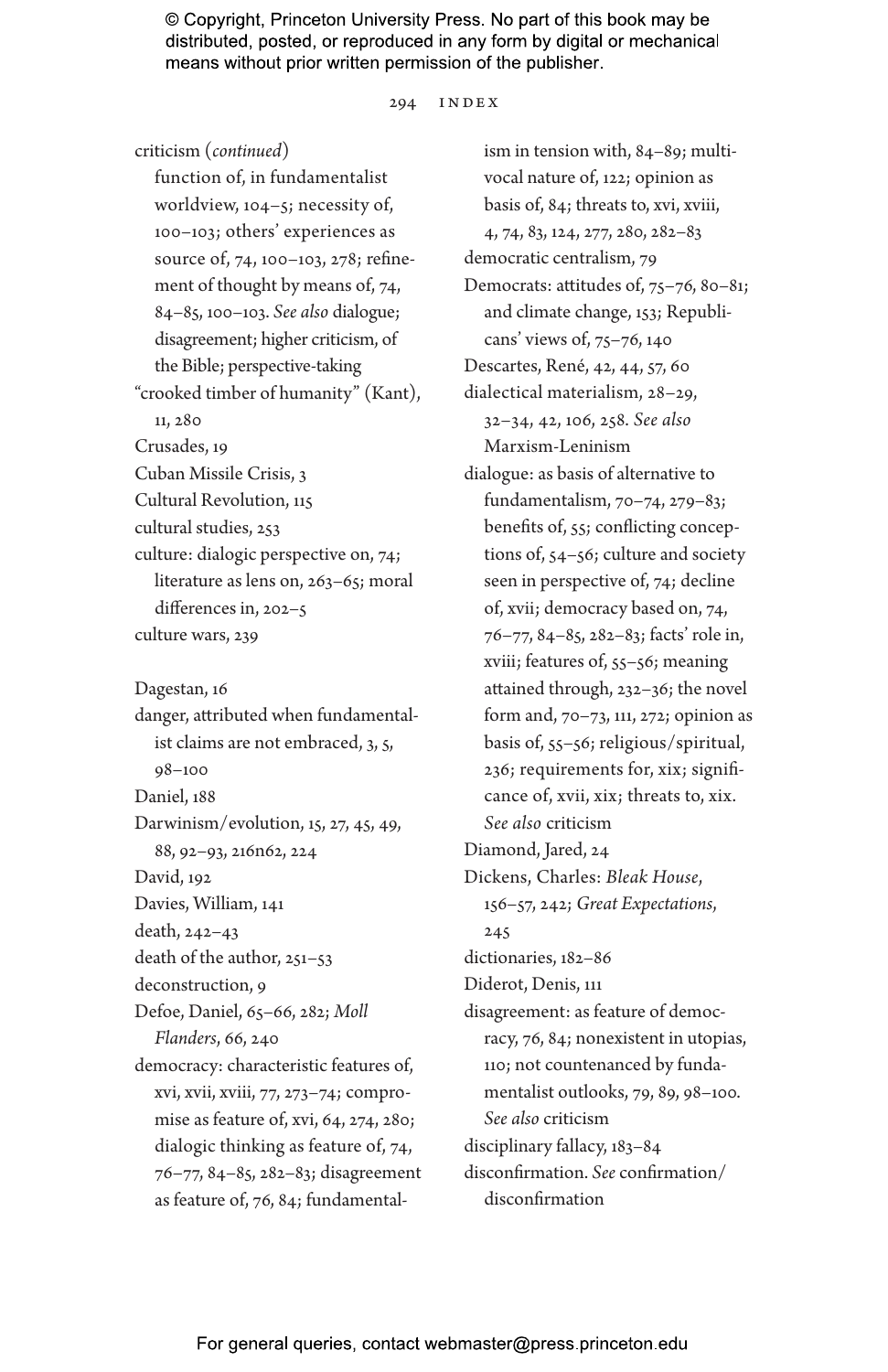index 295

divisiveness and polarization: contemporary manifestations of, 5; extremism as cause of,  $5-6$ ,  $64-65$ ; group-based, 128n93; human attraction to, xv; social and political effects of, xv–xvi

Dixon, A. C., 13, 26–27

- "dog whistle," 109
- Dostoevsky, Fyodor, 4, 10, 195, 240–41; *The Brothers Karamazov*, 114, 125–27, 148, 241–42; *Crime and Punishment*, 187–88, 242, 245; *The Idiot*, 229, 243; *Notes from Underground*, 119–20, 241, 260; *The Possessed*, 37, 114–16, 240–41, 280
- "dotted lines," 272
- double vision (thought), 220–21
- double voicing, 267–72
- doubt, 33, 36, 125–26. *See also* skepticism
- 
- Douglas, Mary, 215–17 Dryden, John, 185
- 
- Dukakis, Michael, 123
- "dustbin of history" (Trotsky), 6, 278, 289

earth, age of, 221, 225–26 Ecclesiastes, book of, 192, 213, 238 economics: choice as fundamental in, 136–39; consensus and middle grounds in, 159–62, 176; of contemporary social issues, 145–65; disciplinary fallacy in, 183–84; and efficiency, 138–39, 147, 154–55, 161, 167, 172; fairness in, 132, 132n, 165–67; government's role in, 129–30, 134–36, 165–66; human behavior explained by principles of, 24, 131, 134–37, 149, 178–79, 243–44; humanism and, 134–39,

165–67, 180; literary value from perspective of, 249–50; practical reasoning in, 131, 175, 179–80; predictions concerning, 94; and scarcity, 137–39, 145, 151, 156; scientific claims made by, 258; Soviet experiment in, 167-74; trade-offs in, 136–37, 137n, 139–40, 145–49, 160, 281. *See also* command economies; market fundamentalism Ehrlich, Paul, 94–95 Einstein, Albert, 91 elections, xvi, 89 Eliot, George, 10, 240–41; *Middlemarch*, 67–69, 112–13, 240–41, 262, 265–66, 272 empathy, 73, 265–67, 272, 278, 288. *See also* compassion; sympathy "endless variety of men's minds," 38 "end of history" (Fukuyama), 136 Engels, Friedrich, 24, 28–29, 32, 47, 48–49, 88, 93, 166, 166n48, 202, 258–59; *Socialism: Utopian and Scientific*, 259 "engineers of human souls" (Stalin), 11 epistemology. *See* knowledge/ epistemology Erasmus, Desiderius, 22, 51–57, 74, 281 ethics. *See* morality eugenics, 27, 92 Euripides, 45; *Iphigenia in Aulis*, 192 evidence, fundamentalism's treatment of, 5, 9, 20, 32–33, 49, 109 evil, ascribed to nonadherents of fundamentalism, 23, 34, 64, 77, 83, 86, 104, 105, 109, 121, 127 evolution. *See* Darwinism/evolution Existentialism, 241 experience. *See* perception/experience, theories of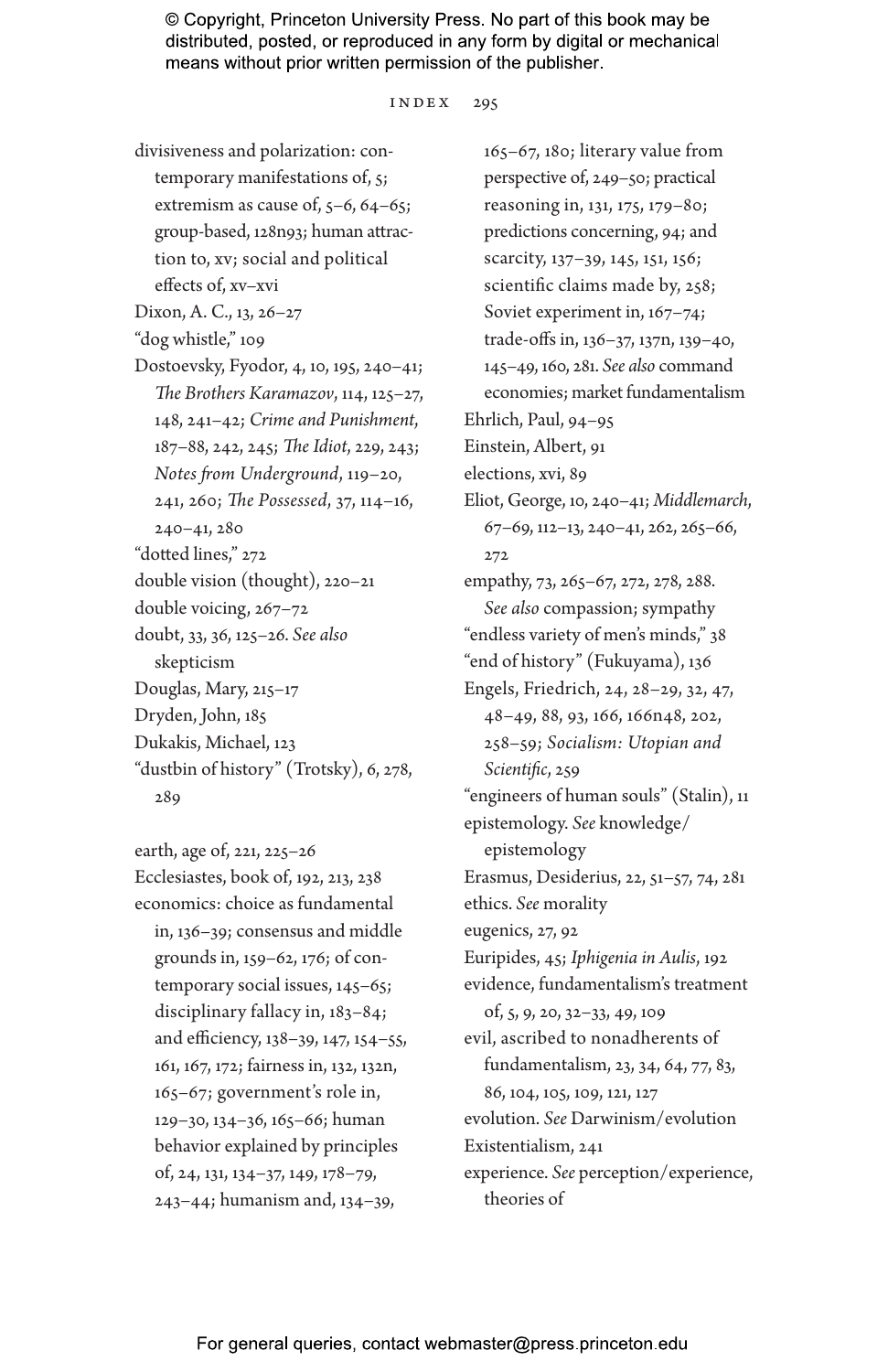296 index

expertise: ineffectual use of, 143, 166–68; positive use of, 99, 144, 176 externalities, 129, 129–30n "extraneous historical forces" (Engels), 166 extremism: in economics, 140–42; epistemological, 36; polarization resulting from,  $5-6$ ,  $64-65$ ; in public opinion, 76; silos as contributing factor to, 122; status quo as target of, 140; vicious cycle of, 5, 82–83; violence resulting from, 114–15. *See also* all-or-nothing mentality "eye for an eye," 211

Facebook, xv

facts: in analyses of contemporary social issues, 145–65; in contemporary information environment, 141–42; cultural or relativistic perspective on, 37; numbers regarded as, 143–45; reinterpretation of myths as, by fundamentalisms, 26, 29–30; revelation of truth behind, by fundamentalisms, 33–34; role of, in dialogue and argument, xviii, 180; values in relation to, 29, 215, 224 faculty, university, 136–37 fairness, 132, 132n, 165–67 faith, religious, 19, 25, 212, 225, 228–31, 243 "false choices," 137, 139, 145 false consciousness, 47 falsifiability, of science, 32, 90–91, 278 family,  $202 - 3$ family resemblances, theoretical concept of, 17–18, 20 famine, 94–95 fanaticism, vii, 22, 124–25, 199, 240. *See also* ideological thinking

Farias, Bert, 81–82, 82n Ferguson, Neil, 96–99, 97n33 Fielding, Henry, 263 Finnish Green Party, 150 First Amendment, 194–95, 254 Fish, Stanley, 254–56 Fitzgerald, F. Scott, 220 Flaubert, Gustave, *Madame Bovary*, 245 Floyd, George, xvii Foucault, Michel, "What Is an Author?," 252–53n24 fox vs. hedgehog analogy, 22–23, 44, 52, 58 fracking, 150, 155 free indirect discourse. *See* double voicing Freemasonry, 38 free speech, 1–2, 56, 254–55 free trade, 160–61 French Revolution, 82 Freud, Sigmund, 23, 24, 47, 48, 51, 87–88, 241 Freudianism, 28, 29, 32, 48 Fukuyama, Francis, 136 fundamentalism: binary worldview of, xvi–xvii, 9, 35, 36–38, 77, 105; categorical thinking and certainty as characteristics of, xvi, 6–7, 22–35, 85–86, 90, 277; coining of the word, 15; conception and evolution of, 12–15; contempt/disdain for nonadherents as feature of, xix, 30–31, 33, 104–7; dangers of, 4; democracy in tension with, 84–89; domains of thought affected by, xvi–xvii, 4, 8, 275–79; economic (*see* marketbased *in this entry*); epistemological, 23; everyday manifestations of, 7–8; evidence as handled by, 5, 9,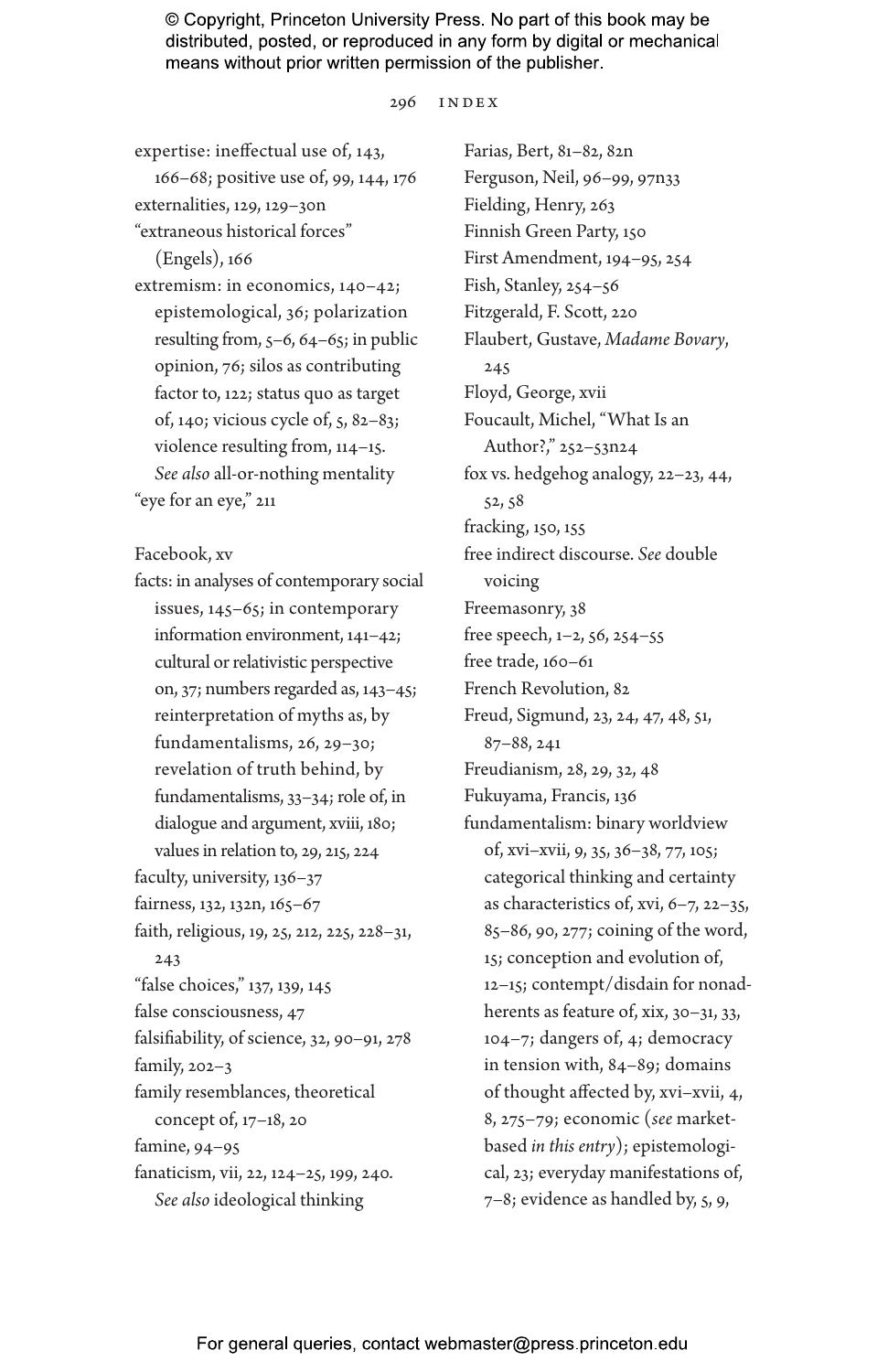index 297

20, 32–33, 49, 109; features of, xvi–xvii, 12–13, 15, 22–35, 39–51, 275–79; "hedgehogs" as example of, 22–23; of the left, 276, 278–79; in literature, 9–10, 232, 239–40, 246–47, 264, 277, 279; market-based, 6, 19, 129–38, 274; negative perceptions of, 15–16, 18–20; novels as alternative worldview to, 10, 65–73, 111–16; pacific, 21, 47; political, 5–6, 16, 19–20, 77, 120–22, 274, 277; relativism compared to, 8–9, 36–38; religion as basis for, 279; religious, 8, 13–14, 16, 206, 274; science as type of, 25–26; scientific claims made by, 23, 26–28, 30–32; in social science, 89; sympathy for difference not a feature of, 39; synthetic, 50; text/ revelation as foundation of, 47–51, 194–200; utopian character of, 274; varieties of, 16–19. *See also* alternatives to fundamentalism; Christian fundamentalism; negative fundamentalism; positive fundamentalism Fundamental Project (American Academy of Arts and Sciences), 17 "The Fundamentals" (pamphlet series), 13, 26–27 futuribles, 3

Galilean world view, 8 Genesis, book of, 189 Genghis Khan, 3 genres, 260–63 Germany, energy policies and use of, 149–50 Gettysburg Address, 196 Gibbon, Edward, *The Decline and Fall of the Roman Empire*, 2–4, 199 Glassner, Barry, 1

global pandemic. *See* COVID-19 pandemic God: in Abraham story, 208; contemporary lack of belief in, 201; death of, 9; humans' knowledge of, 52–53; Islamic conception of, 19; science in relation to, 215; secular versions of, 28, 90; as source of truth, 23, 26, 43–44, 50 God substitute, 28, 90 Goethe, Johann Wolfgang von, 263 Gorbachev, Mikhail, 173 government, economic role of, 129–30, 134–36, 165–66. *See also* command economies grand narratives, 4–5 Greek romance, 260–62 Greek tragedy, 44–45, 191–92, 209–10 Green New Deal, 151 Green Party (Finland), 150 green revolution, 94–95 Gresham's law, 142 "group polarization" (Sunstein), 128n93 Gupta, Sunetra, 99 Gusev, S. I., 108

Halévy, Élie, 23 Hamas, 16 harm, principle of, 204 Harvard faculty, politics of, 137n hatred: certainty linked to, 126–27; as motivating factor, 75, 126–28, 288; in politics, 76–77, 80–81, 83, 109, 273–74, 287–88; socialization into, 122, 124 Head Start program, 159 health policy, 162 hedgehog vs. fox analogy, 22–23, 44, 52, 58 Hegel, G.W.F., 22, 28–29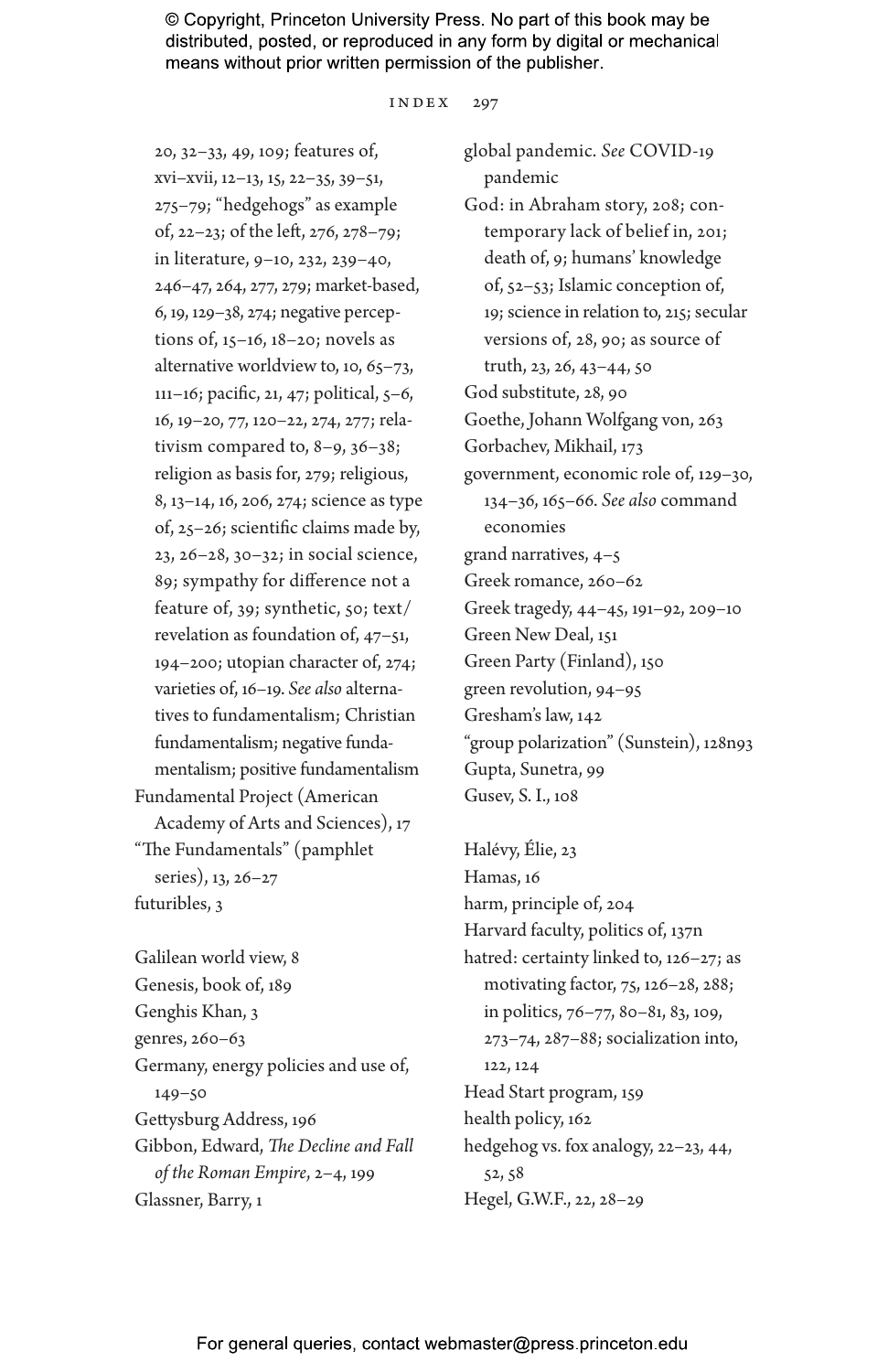298 index

"heretic in the truth" (Milton), 90,  $152$ Heschel, Abraham Joshua, 201 higher criticism, of the Bible, 13-15, 51, 213–14 Hill, Howard, 167–68 Hinduism, fundamentalist, 5 history: in cosmic perspective, 221; end of, 136; human control of, 166n48; narrative foundation of, 258; particularities and contingencies as subject matter of, 60, 120, 258; scientific approaches to, 24, 32, 77, 93, 258–59. *See also* dialectical materialism "history is like foreign travel" (Descartes), 60 Hitler, Adolf, 3, 126, 128 Hobbes, Thomas, 178–79 Hoffer, Eric, *The True Believer*, 124–28, 124n Holbach, Baron d', 57 holiness, 204–5 Holton, Gerald, 25 Homer, 206, 213; *The Iliad*, 212–13, 263–64 homosexuality, 81–82, 82n, 194, 219 Hordern, William, 15 human affairs: complexity and uncertainty of, 111, 243–44, 259–60, 280–81; dialogue as essential to progress in, 56, 100–101; fundamentalist claims of certainty about, 86–87, 92, 117, 168, 278; non-fundamentalist explanations of, 11; the novel's exploration of, 111, 280–81; practical—not theoretical—reasoning suited for, 60, 117, 175, 278, 280. *See also* human behavior

human behavior: economic explanations of, 24, 131, 134–37, 149, 178–79, 243–44; evolution of, 45; fallibility and irrationality of, 119–20, 130, 177–80, 243–44; fundamentalist claims of certainty about, 11, 23–25, 32, 86–87, 130; non-fundamentalist explanations of, 10–11; the novel's exploration of, 10, 207, 243–44, 263–64; other-directed, 179, 266–67, 266n52; sociobiological explanations of, 6, 24–25; utilitarian explanations of, 119. *See also* human affairs humanism and the humanities: and

climate change, 149–50; decline of, 246–56, 246n, 275; and economics, 134–39, 165–67, 180; Erasmus as exemplar of, 51–57; and modernity, 57–58 human nature, 11

Hume, David, 9, 40; "Of Miracles,"  $226 - 28$ Huxley, Aldous, *Brave New World*, 32 Huxley, Julian, 168

idealism, 41–42 ideological thinking: dangers of, 121; Marxist criticism of, 32, 47; novels as antidote to, 73, 113–16. *See also* fanaticism ignorance, ascribed to nonadherents of fundamentalist worldview, 23, 33–34, 86, 89, 93, 116, 274 Imperial College, London, 96–99 implied reader, 264 income inequality, 156–60 India, 16 individuality, 267 individualism, 131–32, 204–5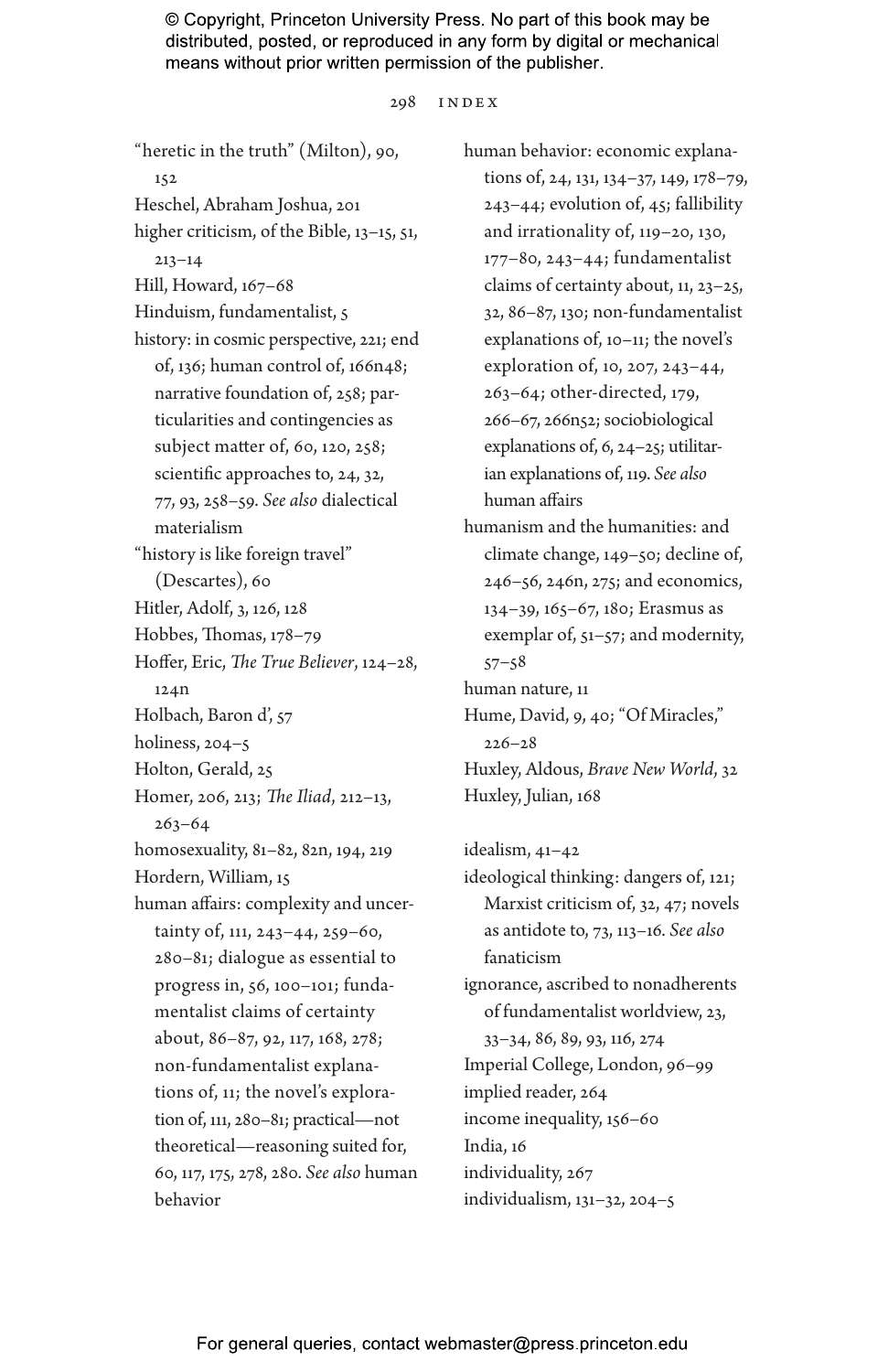index 299

inerrancy: of Bible, 13–14, 43, 212, 275–76; of fundamental texts, 47–51; of Koran, 17; of Lenin's thought, 48–49; of Torah, 17 insanity, ascribed to nonadherents of fundamentalist worldview, 46, 89, 106, 274 intellectuals/intelligentsia, 90, 92, 117–20, 138, 179–80, 188, 241 "intensification of the class struggle" (Stalin), 5, 86 intentional fallacy, 251 "interim ethics" (Schweitzer), 203 International Monetary Fund, 133 "invisible hand" (Smith), 132–34 "Ionian enchantment," 25 Iphigenia, 191–92 Iran, 16 irony, 114 Isaiah, xv Islam, 5, 17, 19

*Jacobin* (magazine), 274 James, Henry, 10 James, William, 245, 259 Janik, Alan, 223–24 Jephthah, 189–91 Jews and Judaism: anti-Semitism and, 277; biblical interpretation and moral dilemmas in, 48, 189–94, 189n, 201, 205, 210–12; Reform tradition of, 237; source text of, 50, 50n94, 212–15. *See also* Bible Job, book of, 44, 71–72, 192, 213 John of Patmos, 279 Johnson, Lyndon, 77 Johnson, Samuel, 40–41, 158, 185–86 Jouvenel, Bertrand de, 3 Judges, book of, 189 judgment, 62, 281

Kael, Pauline, 122 Kamenev, Lev, 106 Kant, Immanuel, 11, 40, 42, 280 Karaites, 48, 193 Katsenelinboigen, Aron, 49, 168–69, 174 Keats, John, 221 Kelvin, Lord, 143 Kennedy, John F., 76–77 Keynes, John Maynard, 120 Khmer Rouge, 198 Kim Il Sung, 48 King, Martin Luther, Jr., xix; "I Have a Dream," 196 King James Bible, 196, 201 knowledge/epistemology: criticism as means to refining, 74, 84–85, 100–103; ethics and, 58–70; evolutionary perspective on, 45; fundamentalist approach to, 23, 120; limits of, 44–45, 53; numbers regarded as criterion of, 143; questioning of possibility of, 9, 39, 44–45; realism in, 42; relation of mind to world, 40–42, 44; silos as hindrance to, 121–22, 128n93; theoretical vs. practical reasoning, 58–70. *See also* certainty; ideological thinking; truth; wisdom Koestler, Arthur, 33–34, 47, 82; *Darkness at Noon*, 78–80, 240 Koran, 17, 50 Kugel, James, 206, 212–15, 213, 237

laissez-faire, 132–33, 134n9, 168 language: as source of texts, rather than authors, 251–52; standards in, 182–86, 237; use and function of, in religion, 226–28, 231, 237–38 La Rochefoucauld, François de, 117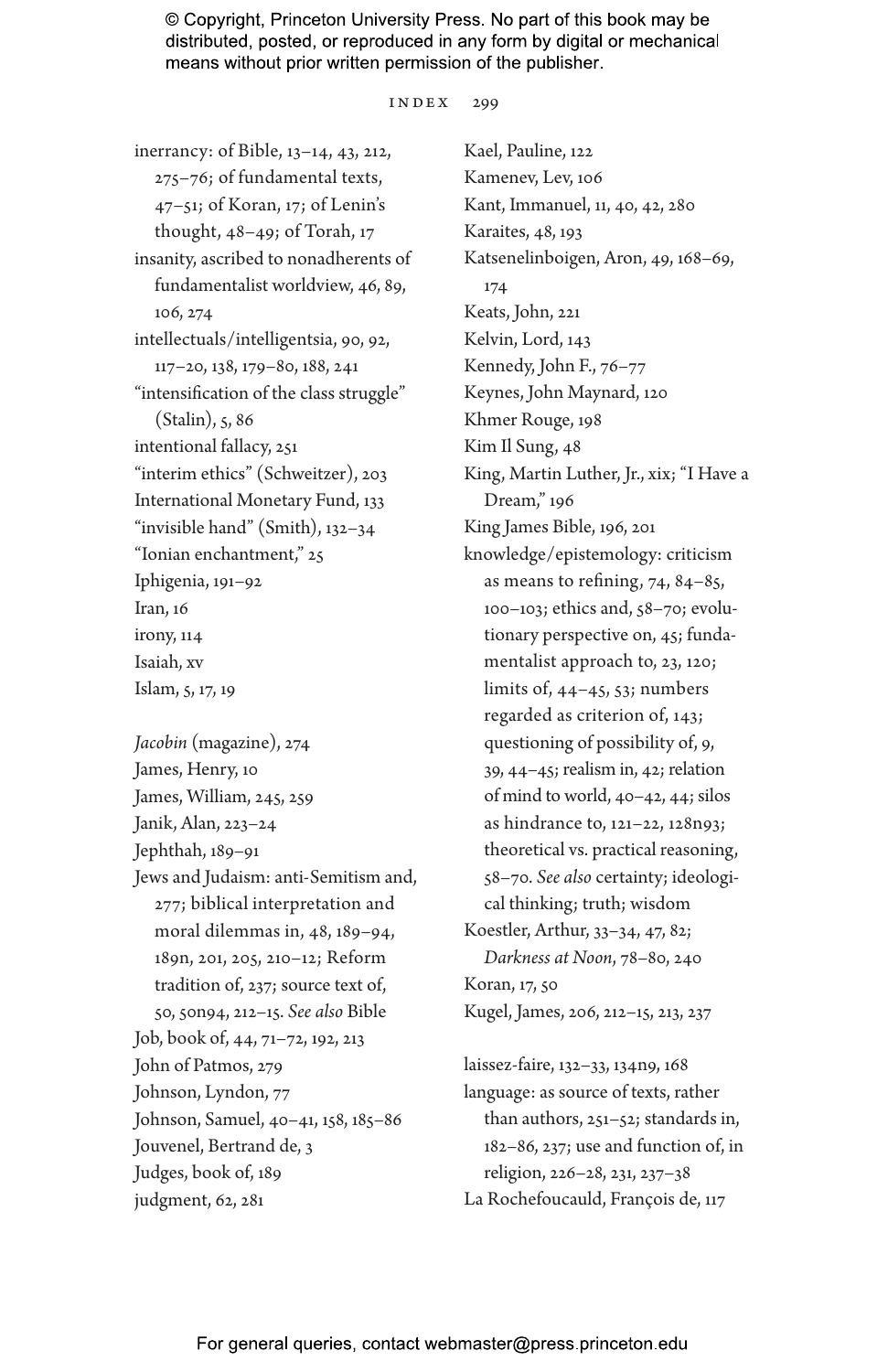#### 300 index

law, applications of, 60–61 Laws, Curtis Lee, 15 Lee, Harper, *To Kill a Mockingbird*, 245 Leibniz, Gottfried Wilhelm, 57 Lenin, V. I.: absolute conformity required by, 77; compassion shunned by, 202; death of, 79; domination of opponents by, 104–6, 256, 273; and free speech, 256; inerrancy of, 48–49; philosophical positions of, 29, 41–42, 93–94, 95, 106–7; violence attributable to, 121. *See also* Marxism-Leninism Leonard, Wolfgang, 49 "let justice be done, though the world perish," 148 Lévi-Strauss, Claude, 87 Leviticus, book of, 194, 215–18 *Leviticus Rabbah*, 211 liberalism, xvii libertarianism, 131–32 Lightfoot, Lori, xviii *The Limits of Growth* (Club of Rome), 94 Lincoln, Abraham, Gettysburg Address, 196 literature: academic study of, 246–56, 246n, 275; assumptions underlying, 66, 116, 260–63; canon of, 8–10, 195, 195n, 199, 232, 247, 264–65, 275, 277; concept of, 20; cultural differences revealed by, 263–65; destruction of, 198; dialogic approach to, 232–36; experience of reading as essential to meaning of, 73, 246, 265, 267–68; fundamentalism in, 9–10, 232, 239–40, 246–47, 264, 277, 279; genres of, 260–63; meaning of, 9–10, 232–33, 244–47, 251–53; moral "equivalents" in, 207–12;

perspective-taking enabled and encouraged by, 207–12, 243–44, 264–72; politically-based theory and criticism of, 253–56; potentiality in, 232–35, 245; Russian, 195, 197–98, 232; timeless works of, 195, 197–99, 233–35. *See also* novels Locke, John, 40 logos, 26, 29 Lucretius, 22 Luther, Martin, 48, 51–56, 74, 126–27, 128, 277 Lyotard, Jean-François, 4

Mach, Ernst, 106 Machen, J. Gresham, 27 Macron, Emmanuel, 158 Magna Carta, 213 Malinowski, Bronislaw, 23, 30, 86–87 Mao Zedong, 48, 84, 115 market fundamentalism, 129–38, 274; assumptions about human behavior underlying, 131; basic principles of, 6, 129–30, 132–34; certainty as characteristic of, 276; critique of, 133; extension of, into other domains, 131; government's role according to, 129–30, 134–36; Marxism-Leninism vs., 132; misconceptions of, 19, 134n9, 135–36; moral aspects of, 131–32; origin of concept, 130–31 Marsden, George, 13, 15, 26 Marx, Karl, 24, 32, 41, 48–49, 51, 88, 93, 104, 165, 169, 202, 258–59 Marxism-Leninism: conformity demanded by, 89; market fundamentalism vs., 132; mindset and thought patterns characteristic of, 32–34, 47–49, 89, 93–94, 105–9, 280;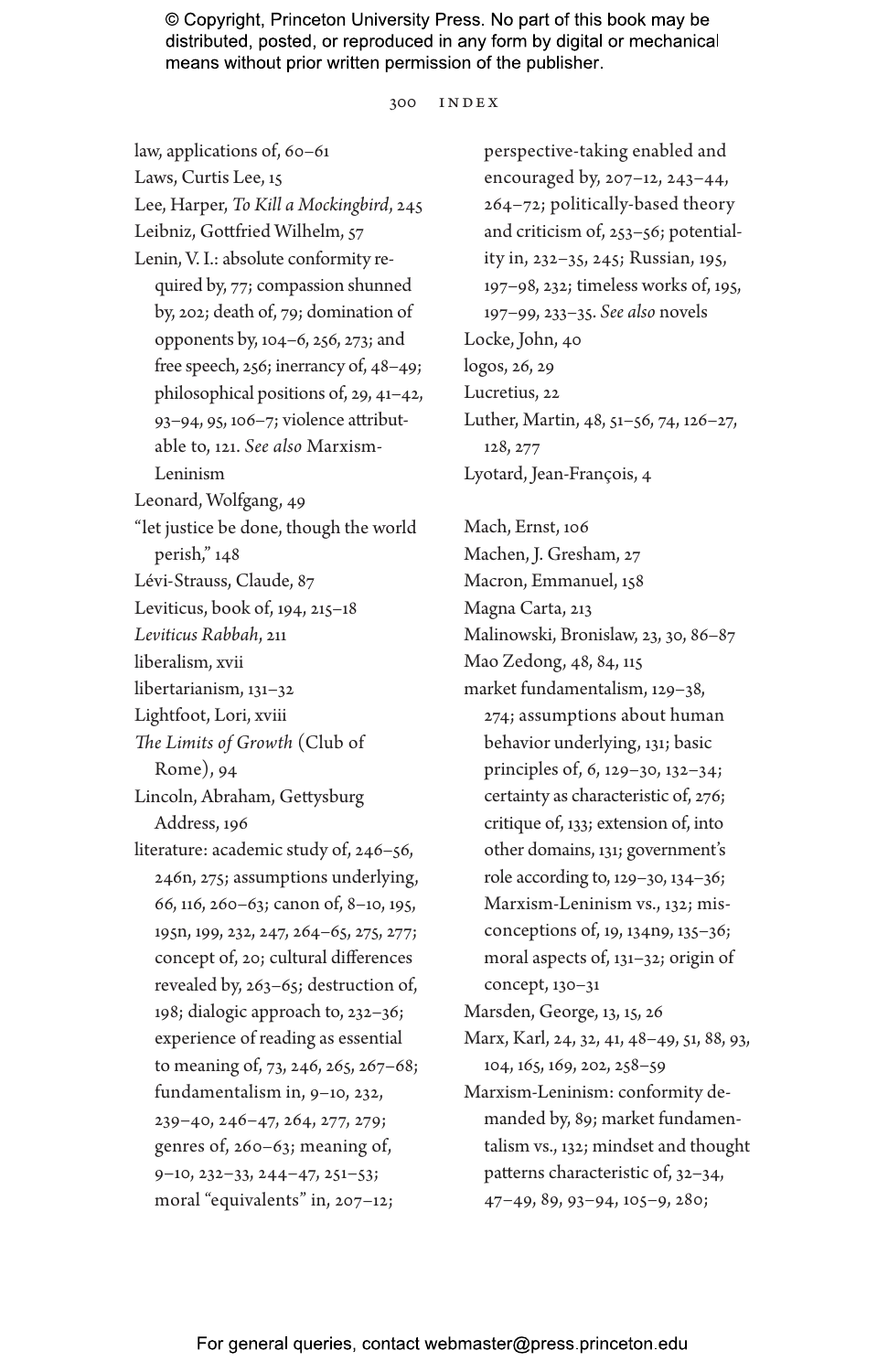index 301

objectivity in, 33–34, 78; pedagogical filter of, 198; as pseudoscience, 28; religion-like character of, 21; Socialist Workers' Party endorsement of, 140. *See also* dialectical materialism; Lenin, V. I.; Soviet Union mass movements, 124–27 materialism, 42. *See also* dialectical materialism Mayakovsky, Vladimir, "It's Too Early to Rejoice," 198 McCain, John, 274 McGurn, William, 134n9 meaning: of the Bible, 14, 212–15, 228; dialogue as means to, 232–36; of literature, 9–10, 232–33, 244–47, 251–53; religious/spiritual, 228–31, 236; science and, 216, 221–26, 228; tradition as source of, 46, 48, 124, 187, 192–93, 200–201, 210–13, 232, 237 measurement and numbers, as criteria of truth/importance, 143–45, 176 Medicare, 162 Mencken, H. L., 276 Menshevism, 104, 106 metanarratives, 4–5 Michelson-Morley experiment, 91 middle ground: in contemporary sociopolitical world, 64; in economics, 159–62; as target of fundamentalists, xvii, 9, 35, 36–38, 77; as target of Soviets, xvii, 36 Midrash, 39n70, 189n, 190, 193, 210–11 Mill, John Stuart, 84–85, 89, 100–101, 204, 278 millenarianism, 13 Milton, John, 84, 90, 152, 254 mind. *See* knowledge/epistemology minimum wage, 160

"minutiae of mental make," 113 miracles, 226–28 missionary nihilism, 9 modernity, 57–58 monotheism, 19 Montaigne, Michel de, 22, 57–58, 281 morality: Adam Smith on, 178–79; Bible seen as source of, 214–15; biblical stories in tension with, 189–94, 197, 202–12; certainty and, xix, 34–35; cultural variation in, 202–5; "equivalents" in, 207–12, 219–20, 266–67; individualist perspective in, 131–32, 205; market fundamentalism and, 131–32; nature in relation to, 29–30; the novel's treatment of, 65–70, 66n136, 112, 282; political fundamentalist perspective on, 78–80; science in relation to, 29, 215, 221–25; standards in, 187–88; type of reasoning suitable for, 58–70, 74. *See also* casuistry; human affairs; practical reasoning Morris, William, *News from Nowhere*, 110, 111, 240 Morson, Gary Saul, and Morton Schapiro, *Cents and Sensibility*, 134, 243, 257, 268 Muller, Jerry Z., 143 Mussolini, Benito, 84 mysteries, 231, 238 mystery, 126, 221 mythos, 26, 29 narrativeness, 258, 260, 263. *See also*

stories Nash, Diane, xix nationalist fundamentalism, 277 nativism, 277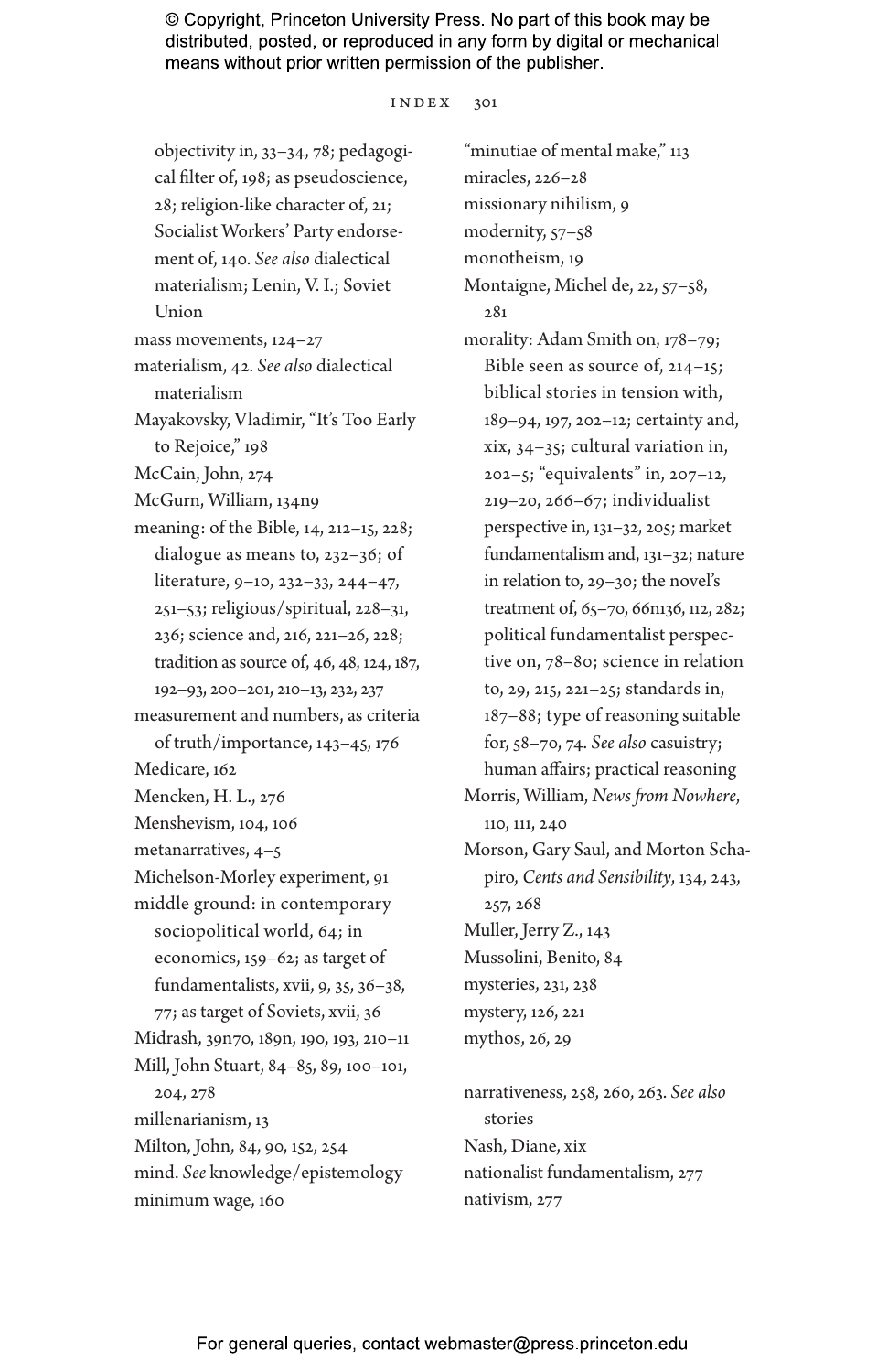302 index

natural gas, 147–50, 155 nature, 28–30 "nature takes no leaps" (Darwin), 92 Nazis, 202 Nebuchadnezzar, 188 negative capability, 221 negative fundamentalism: all-ornothing character of, 35–39, 64, 272; characteristics of, xvi, 35–36; in literary studies, 9–10, 246–47, 264, 275, 277, 279; positive vs., 9, 10; in religion, 279; skepticism contrasted with, 36 neoliberalism, 136, 138, 165 New Criticism, 251 Newman, John Henry, 204n38 *New Republic* (magazine), 94, 146 news, 124 *Newsweek* (magazine), 81 Newton, Isaac, 23, 25, 26, 86, 91, 215 Nietzsche, Friedrich, 9, 15, 202 nihilism, 9 Nixon, Richard, 122 nonadherents of fundamentalisms: contempt/disdain for, xix, 30–31, 33, 104–7; as evil, 23, 34, 64, 77, 83, 104, 105, 109; as ignorant, 23, 33–34, 86, 89, 93, 116, 274; as insane, 46, 89, 106, 274. *See also* adherents of fundamentalisms *Norton Anthology of Theory and Criticism*, 253 novels: alternatives to fundamentalism displayed in, 10, 65–73, 111–16; assumptions underlying, 66; complexity of world and individuals reflected in, 10, 66, 68–69, 111–14, 116, 207–8, 240–41, 243–44, 261–72, 282; dialogic character of, 70–73, 111, 272; historicity of, 262–63; moral concerns of, 65–70, 66n135, 112,

282; realist, 10, 66–73, 111–16, 240, 261–62, 266; utopian, 24, 27, 110–11, 113, 240–41. *See also* literature nuclear power, 146, 150, 154 numbers. *See* measurement and numbers, as criteria of truth/ importance

Obama, Barack, 146, 155 Obamacare, 162 objectivity, in Marxism-Leninism, 33–34, 78 Occupy Wall Street, 158 Oedipus, 29, 44 "on the whole and for the most part" (Aristotle), 59, 131, 175, 276 opinion: criticism as necessary element of, 100–101, 278; democracy based on, 84; dialogue based on, 55–56; negative views of, 54, 85; in novels, 111; positive views of, 55, 84; practical reasoning based on, 65; provisional nature of, 55, 84; in utopias, 110–11 originalism, in constitutional interpretation, 48n Orwell, George, 119, 120; *1984*, 78

Packer, J. I., 15–16, 26, 37, 43–44 pandemic. *See* COVID-19 pandemic paraphrase, richness of great texts not susceptible to, 72, 232, 233, 244–46, 263 particularity: in Bible stories, 206;

history's concern with, 60, 120, 258; the novel's concern with, 71, 244, 265, 267; practical reasoning's concern with, 61–63, 67, 131, 208, 219, 244, 267, 281–82 partisanship, 76, 123, 274 Pascal, Blaise, 222, 281n13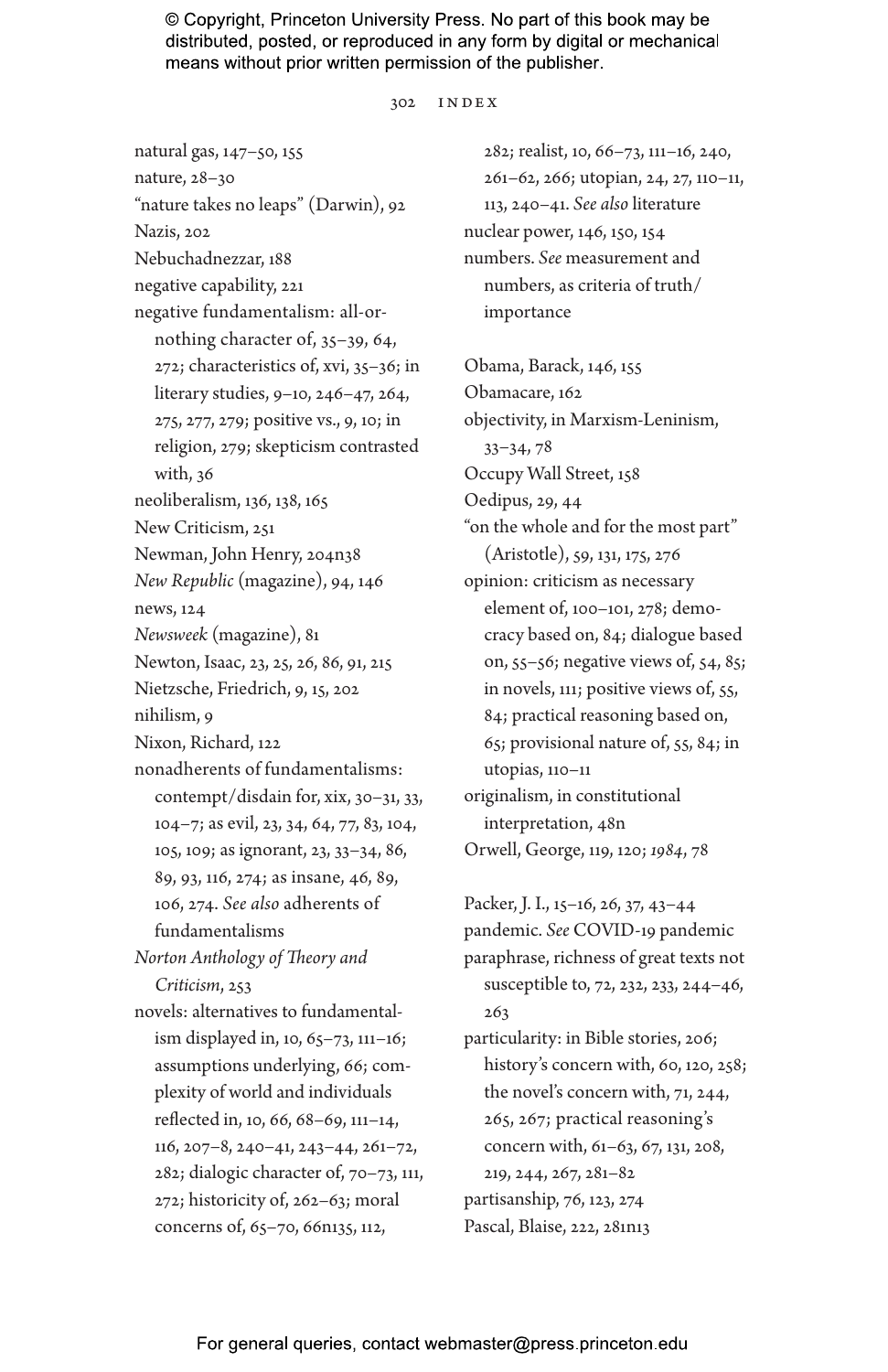index 303

perception/experience, theories of, 40–41 perspective-taking, 207–12, 219–20, 243–44, 264–72. *See also* criticism Peters, Tom, 143 Pierson, Arthur T., 31 Pigliucci, Massimo, 37 Plato, 9, 22, 202; *Euthyphro*, 34–35 Plekhanov, Georgi, 106–7 polarization. *See* divisiveness and polarization politics: apocalypticism in, 280; Christian fundamentalism in, 81–82; complicity in, 81–83; contemporary context of, 64–65, 273–74, 288; domination of opponents as goal in, 273; fundamentalism in, 5–6, 16, 19–20, 77, 120–22, 274, 277; hatred in, 76–77, 80–81, 83, 109, 273–74, 287–88; literature seen through lens of, 253–56; reasoning appropriate for the domain of, 74; scientific claims made in, 86, 88, 90; trade-offs in, 281; vicious cycles of failure in, 5, 7, 82, 85–86. *See also* human affairs; partisanship Pope, Alexander, *Essay on Criticism*, 200, 201 Popov, Vladimir, 173 Popper, Karl, 32, 278 positive fundamentalism, xvi, 9–10, 64 postcolonialism, 265 Postman, Neil, 143–45, 176 posttruth, 141–42 potentiality, in literature, 232–35 poverty. *See* income inequality practical reasoning: characteristics of, 59–60, 63, 65, 281–82; economics as domain for, 131, 175, 179–80; ethics as domain for, 58–70, 74, 281–82; novels as manifestation of, 65–71;

politics as domain for, 63, 74; theoretical vs., 58–70. *See also* casuistry; morality; wisdom prayer, 188, 230–31, 237 "preemptive epistemology," 120 prejudice, 44, 46, 100, 112, 135, 186–88, 240 present: classic texts used for interpreting events in, 196, 198–99; hatred for, 125; interpretation of literature from the standpoint of, 235–36; narrativeness linked to salience of, 260–61; as only significant viewpoint, 2–3, 199–200, 206, 235–36 prices, 167–77 pride, 112, 116–17, 240 Prigogine, Ilya, 262 progressivism, 27, 92 propositions: falsifiability of scientific, 32, 90–92; geometric, 59; inappropriate uses of, 56, 226, 228, 244–45 protectionism, 160–61 Protestantism, 14, 43, 48, 193 Proust, Marcel, 2n Proverbs, book of, 50, 213 psalms, 214 pseudoscience: and criminalization of "denialism," 95–96; examples of, 27–30, 88; and extending claims beyond proper domain, 92; market fundamentalism as, 130; and politics, 92–93; science vs., 30, 37, 90–100, 258; Social Darwinism and Marxism as, 28, 92–94; and Soviet Marxism, 93; and spectrum of certainty, 91–92; and temptation to claim certainty, 90; and understanding science as block of equally well established claims, 90–95 Ptolemaic world view, 8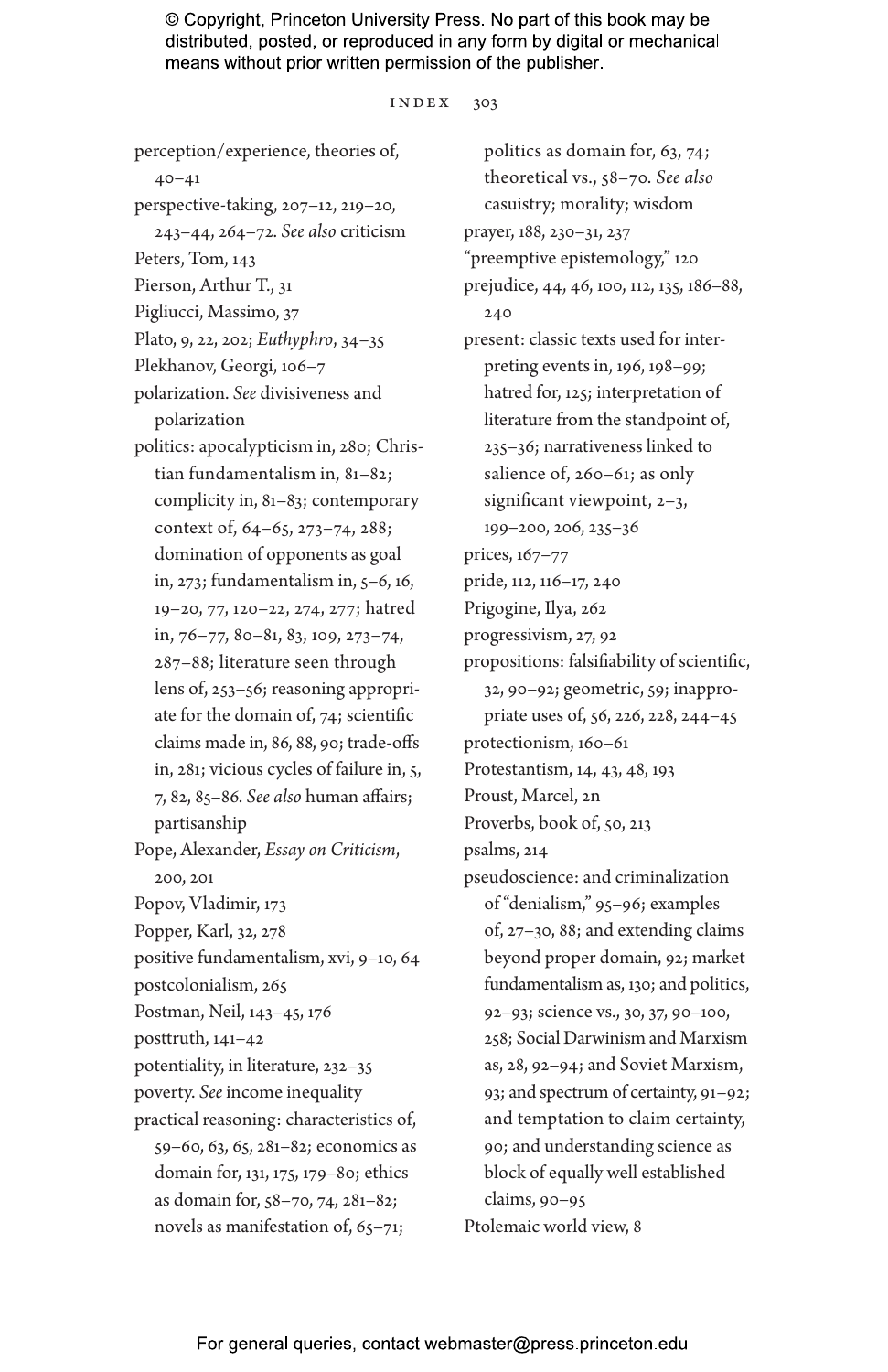304 index

Pushkin, Aleksandr, 195, 198 Pythagorean theorem, 60, 63, 86 Qin Shi Huang, 198 quantum theory, 93 radical skepticism: possibility of knowledge questioned by, 9, 39, 44–45; practice as refutation of,  $40 - 41$ rationalism, 57–60, 281–82 reader reception theory, 235 reading, wisdom gained through experience of, 73, 246, 265, 267–68 realism: epistemological, 42; literary, 10, 65–73, 111–16, 240, 261, 266 reality, experience of, 39–44 reason. *See* knowledge/epistemology; practical reasoning; rationalism; theoretical reasoning Reid, Thomas, 40–41 relativism: facts from perspective of, 37; fundamentalism compared to, 8–9, 36–38; standards challenged by, 179, 181–82, 187–88, 236–37 religion: apocalyptic scenarios based on, 2–3; dialogic approach to, 236; fundamentalism in, 8–9, 13–14, 16, 206, 274, 279; Hume's critique of miracles and, 226–28; left-leaning fundamentalism in, 279; and meaning, 228–31, 236; moral tensions in, 189–94, 197, 202–12; science in relation to, 25–27, 215–26; standards in, 186–89; use and function of language in, 226–28, 231, 237–38

public goods, 129, 129n Puritanism, 89

Republicans: attitudes of, 75–76, 140; and climate change, 153; Democrats' views of, 75–76 resonance, chemical theory of, 93 "retarding friction" (Eliot), 68 revelation, 50–51 Revelation, book of, 37, 279 revolutionism, 35, 79–80, 104 "rhetoric of etcetera," 250–51 Richardson, Samuel, 263 rights, 64, 236n Riley, William B., 27 Roberts, Paul Craig, and Karen LaFolette, *Meltdown*, 168–74, 168n50 Robespierre, 80 Russian Formalism, 247 Russian literature, 195, 197–98, 232 Russian Orthodox Church, 232 Russian Revolution, 82 Rykov, Aleksei, 106 Ryzhkov, Nikolay, 171

"sanctity of human life," 202 Sandburg, Carl, 235 Sanders, Bernie, 128, 140, 154–55 satire, 116–21, 128 Scalia, Antonin, 48n scarce resources, 137–39, 145, 151, 156 Schapiro, Morton. *See* Morson, Gary Saul, and Morton Schapiro, *Cents and Sensibility* Schiller, Robert, 257 Schneiderman, Eric, 95 Schweitzer, Albert, 203 science: and age of the earth, 221, 225–26; certainty in relation to, 90–92; COVID-19 pandemic and, 96–100; development/progress in, 90–92; economics modeled on,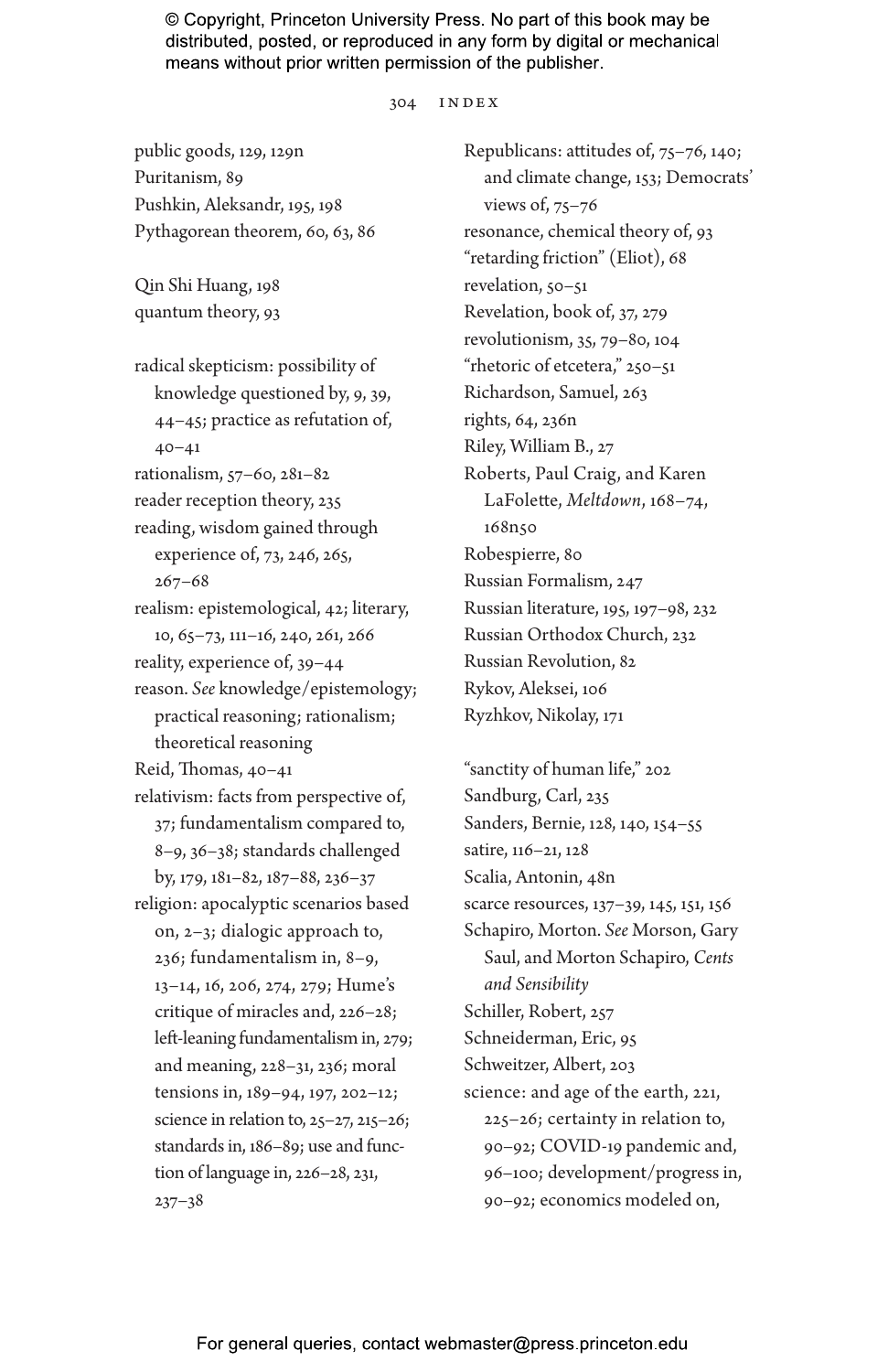index 305

258; extension of, into other domains, 92–96, 224–25; falsification as criterion in, 32, 90–91, 278; foundational aspects of, 91; fundamentalist claims to, 23, 26–28, 30–32; and meaning, 216, 221–26, 228; misconceptions of, 90–92, 95–96; morality in relation to, 29, 215, 221–25; political claims to status of, 86, 88, 90; progress of, versus fundamental texts of, 51; reasoning process in, 91, 99; religion in relation to, 25–27, 215–26; secular fundamentalist texts claimed as, 50–51; social science modeled on, 23–25, 86–88, 92–93, 257–58; Soviet rejections of, 49, 93–94; teaching of, 91; as type of fundamentalism, 25–26; unity of, 25; viewed superstitiously, 91–92. *See also* pseudoscience science education, 91 "science is real," 92 Scopes Trial, 15 scripture. *See* Bible secularization, 5 the self, 250–52, 265–72. *See also* literature self-criticism, 109 self-deception, 113, 240 self-examination, xix, 204, 264 "self-fulfilling catastrophe". *See* politics: vicious cycles of failure in "semantic treasures" (Bakhtin), 233 "semantic values" (Bakhtin), 193 *Shahnameh*, 264 Shakespeare, William, 22, 57, 195, 221, 233–34, 281 Shmelev, Nikolai, 173 silos, epistemological/experiential, 121–22, 128n93

Sim, Stuart, *Fundamentalist World,*  18–20 Sivan, Emmanuel. See *Strong Religion* "60-30-10" rule, 49 skepticism: Christian rejection of, 54; Erasmus's praise of, 53–54; experience as basis for, 88; "foxes" as example of, 22, 44; negative fundamentalism contrasted with, 36; relativism contrasted with, 37n62. *See also* doubt; radical skepticism "skepticism of the instrument" (Wells), 45 Skinner, B. F., 24 "the slide," 82, 85–86, 96 Smith, Adam, 132–34, 177–80, 243–44, 265, 276; *The Theory of Moral Sentiments*, 178–79, 266; *The Wealth of Nations*, 132, 177–79 Smith, Barbara Herrnstein, *Contingencies of Value*, 249–51, 253 social Darwinism, 27–28, 88, 92–93 "social-Darwinization," 93 Social Democrats, 33, 104–5 Social Fascists, 33 socialism, 135–36, 259, 279 Socialist Workers' Party, 140 "social physics" (Comte), 24, 86 social science: fundamentalist strains in, 89; science as model for, 23–25, 86–88, 92–93, 257–58 Socrates, 118 *sola scriptura* (scripture alone), 14 Solzhenitsyn, Aleksandr, 120–21, 121n Song of Songs, 214 Sophocles, *Antigone*, 209–10, 242 Soros, George, *The Crisis of Global Capitalism*, 130–32, 140 soul, 211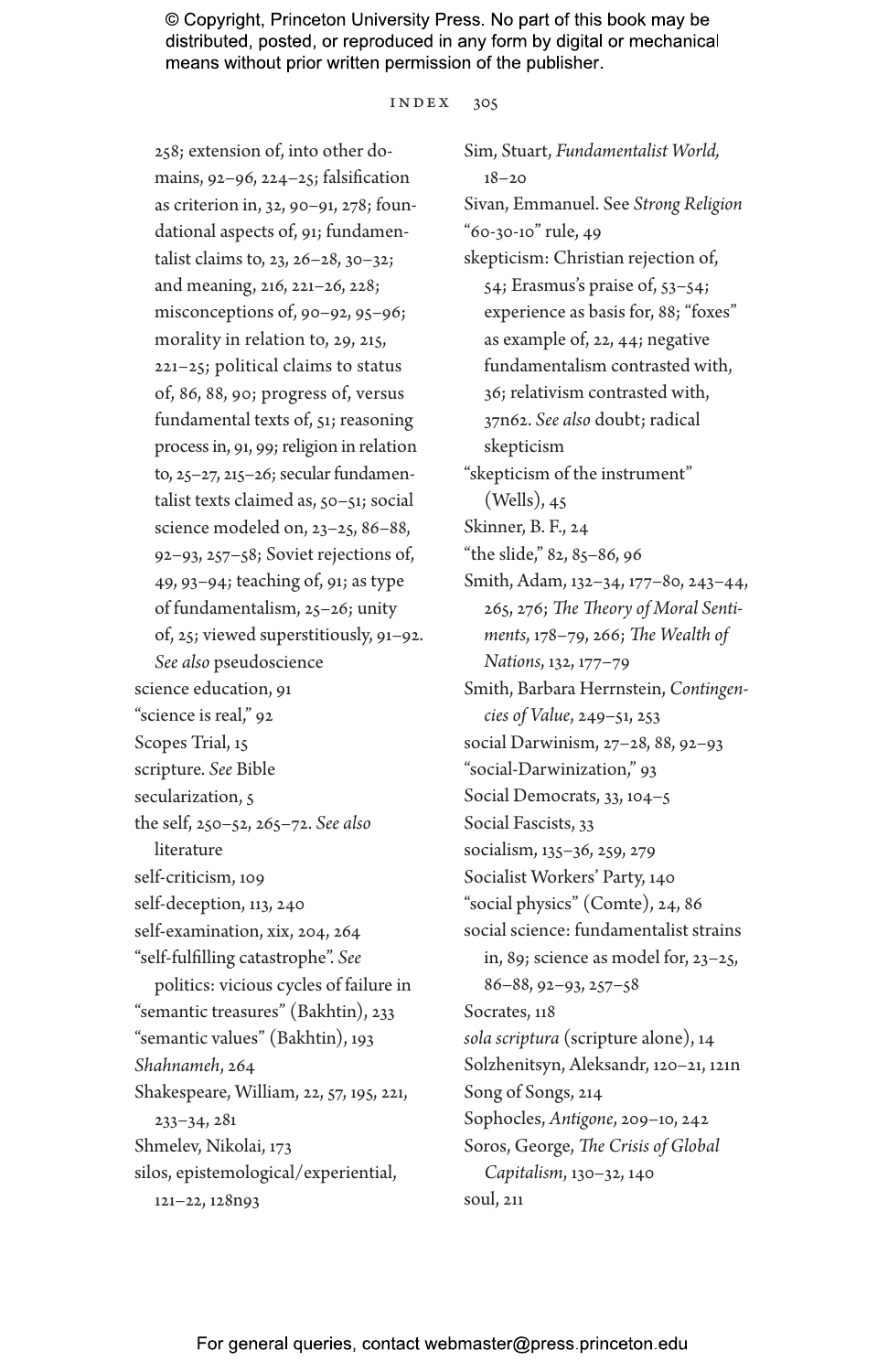#### 306 index

Soviet Union: absolute conformity required by, 49, 77, 79, 89, 104, 108, 195; consequences of central planning in, 135, 167–74; and dialectical materialism, 29, 32, 42; fundamental texts of, 48–49; middle ground as target of attack in, xvii, 36; moral revaluation in, 202–3; rejections of science in, 49, 93–94; reversal of fortunes in, 78–79. *See also* Lenin, V. I.; Marxism-Leninism spectrum of certainty, 91–92 Spinoza, Baruch, 43, 46, 57 Squad, the (four female U.S. Representatives), 127 Stalin, Joseph, 3, 5, 11, 48–49, 77, 79–80, 84, 86, 121, 128, 203, 207 Stalin Constitution, 195 standards: changes in, 184–86, 236–38; clock parable about, 181–82, 200, 236; linguistic, 182–86; Marxist-Leninist (authoritarian), 32, 34; prejudicial use of, 186–88; religion as source of, 186–89; subjectivity/ relativity as enemy of, 179, 181–82, 187–88, 236–37; truth as, 43 statistics, 143–45 Steinbeck, John, 235 Sterne, Laurence, *Tristram Shandy*, 118–20, 241 Stewart, Lyman and Milton, 13 Stiglitz, Joseph, 133, 144 stories: analytical and rhetorical role of, 145, 176–77, 244, 257–63; challenging nature of biblical, 189–94; role of, in economic thought, 145, 176–78, 257; role of the present in, 260–61

*The Story of the Stone*, 264 "strangeness of our condition" (Montaigne), 58 stream of consciousness, 267 *Strong Religion* (Almond, Appleby, and Sivan), 16, 21, 50 structuralism, 9 student loan debt, 162–64 Sudan, 16 superstition, 46 supplemental nutrition assistance program (SNAP), 159 Swift, Jonathan, 128 sympathy, 39, 266n52. *See also* compassion; empathy

*The Tale of Genji*, 264 Talmud, 17, 48 Tamar, 189 taxes, 159–60, 165 Thales of Miletus, 25 theoretical reasoning: characteristics of, 59, 62–63; critique of, 117–20; ethics not a fitting domain for, 58–60, 62–64, 69, 281–82; practical vs., 58–70; rationalism's valorization of, 60 tolerance/intolerance, 56, 85, 99, 123 Tolstoy, Leo, 10, 102, 117, 198, 283n15; *Anna Karenina*, 62, 66–67, 69–70, 102–3, 157, 159, 222–25, 230–31, 240, 242–43, 268–72; *War and Peace*, 38–39, 69, 240, 245, 256 Torah, 17, 48, 50, 50n94, 211 totalitarianism, 4, 114–15, 122, 241 Toulmin, Stephen, 57–64, 224, 281 trade-offs, 136–37, 137n, 139–40, 145–49, 160, 281